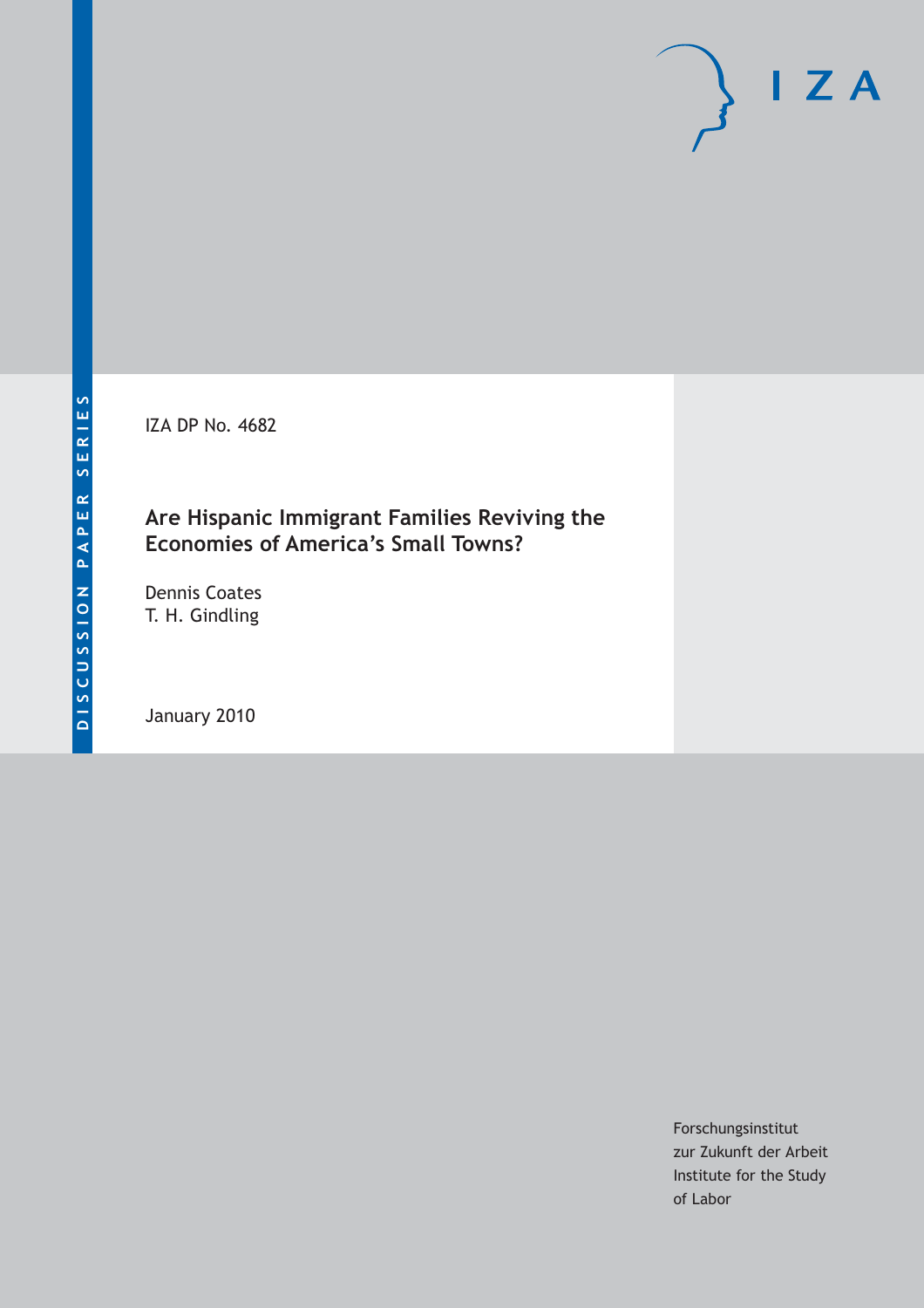# **Are Hispanic Immigrant Families Reviving the Economies of America's Small Towns?**

# **Dennis Coates**

*University of Maryland Baltimore County* 

# **T. H. Gindling**

*University of Maryland Baltimore County and IZA* 

# Discussion Paper No. 4682 January 2010

IZA

P.O. Box 7240 53072 Bonn **Germany** 

Phone: +49-228-3894-0 Fax: +49-228-3894-180 E-mail: iza@iza.org

Any opinions expressed here are those of the author(s) and not those of IZA. Research published in this series may include views on policy, but the institute itself takes no institutional policy positions.

The Institute for the Study of Labor (IZA) in Bonn is a local and virtual international research center and a place of communication between science, politics and business. IZA is an independent nonprofit organization supported by Deutsche Post Foundation. The center is associated with the University of Bonn and offers a stimulating research environment through its international network, workshops and conferences, data service, project support, research visits and doctoral program. IZA engages in (i) original and internationally competitive research in all fields of labor economics, (ii) development of policy concepts, and (iii) dissemination of research results and concepts to the interested public.

IZA Discussion Papers often represent preliminary work and are circulated to encourage discussion. Citation of such a paper should account for its provisional character. A revised version may be available directly from the author.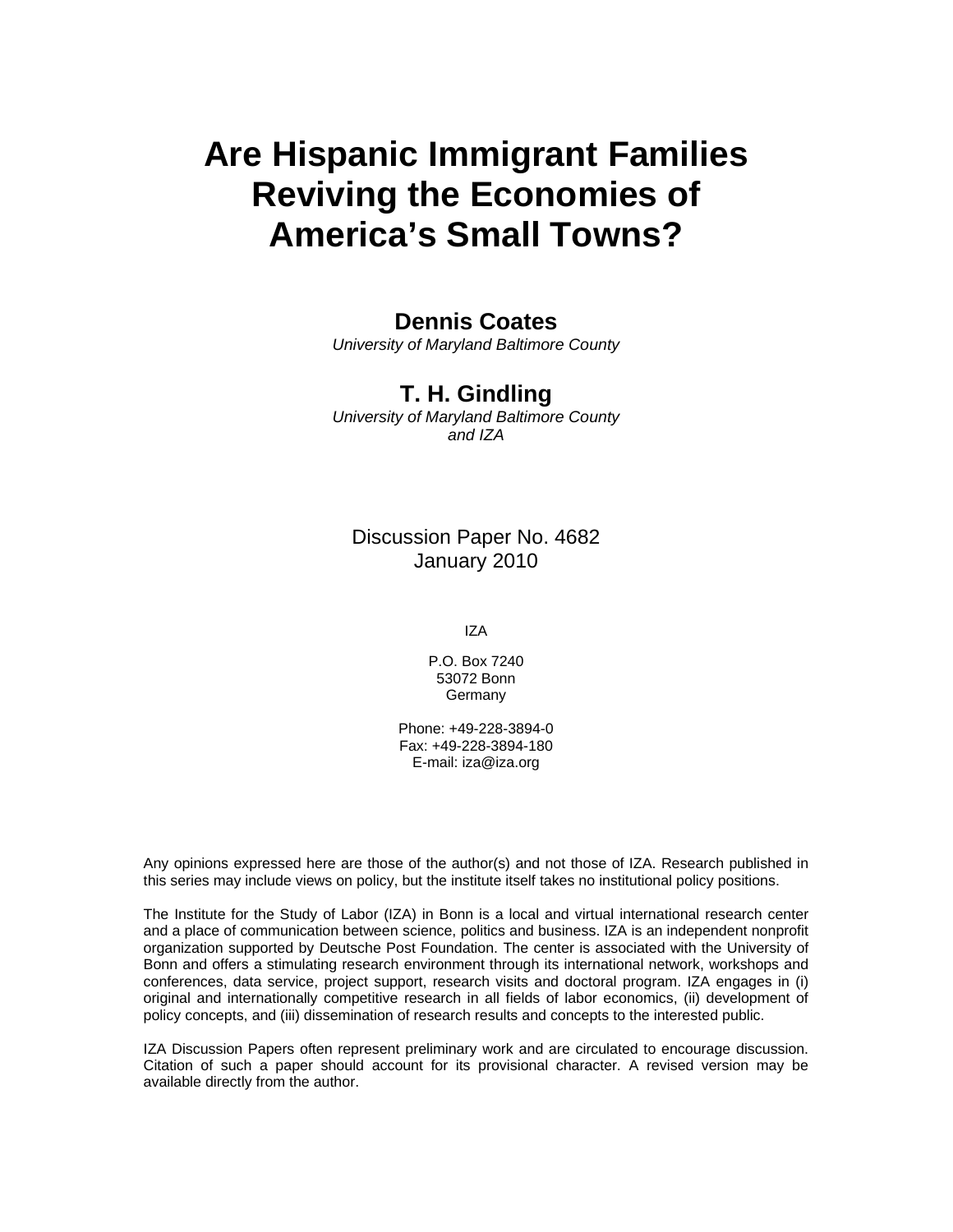IZA Discussion Paper No. 4682 January 2010

# **ABSTRACT**

# **Are Hispanic Immigrant Families Reviving the Economies of America's Small Towns?\***

In the 1990s, rural areas and small towns in the United States, which had been losing population, became the destinations for an increasing number of Hispanic immigrants and their families, slowing and in some cases reversing population declines. In this paper, we examine whether faster growth in the Hispanic population is linked to faster growth in income per capita in rural areas and small towns. Our results indicate strong support for the hypothesis that Hispanic population growth has fueled increased economic growth in those small, rural communities whose populations had been in decline during the 1970s and 1980s.

JEL Classification: R11, R23, O4

Keywords: regional economic growth, Hispanics, migration

Corresponding author:

-

T. H. Gindling Department of Economics University of Maryland Baltimore County Baltimore, Maryland 21250 USA E-mail: gindling@umbc.edu

<sup>\*</sup> We would like to thank Matthias Cinyabuguma and William Lord for helpful comments. We received financial support from a UMBC CHASS/MIPAR Faculty Fellowship.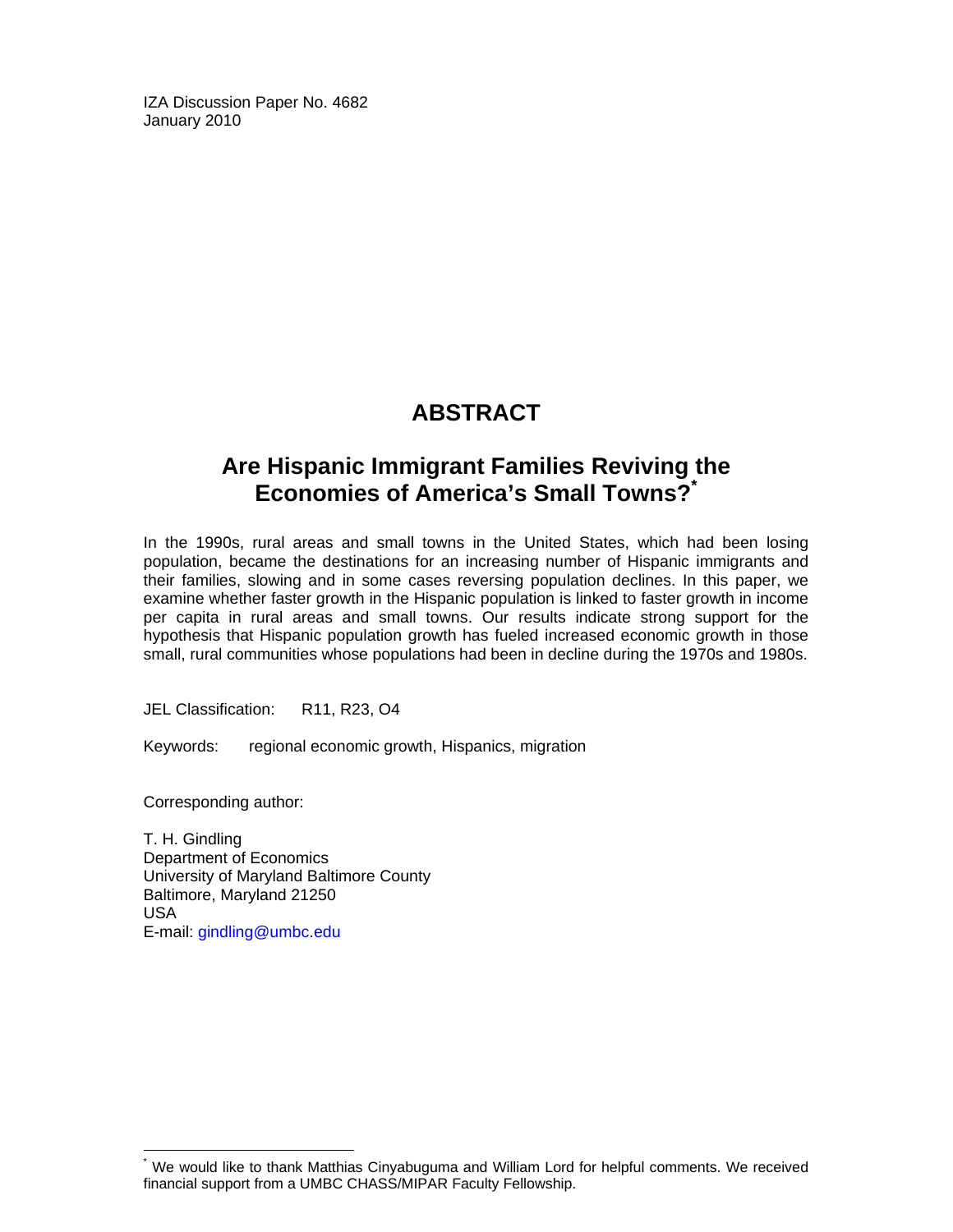#### **Are Hispanic Immigrant Families Reviving the Economies of America's Small Towns?**

Historically, young Americans have moved out of rural areas and small towns, leaving behind smaller and older populations. Consistent with this trend, in the 1970s and 1980s population shrank in non-metropolitan areas across the Great Plains in the Midwest, Appalachia in the East, and parts of the Old South, even as the population grew on the East and West Coasts and in the Sun Belt. In the 1990s, Hispanic immigrants and their families began to look beyond traditional immigrant destinations towards these small towns and rural areas, slowing and in some cases reversing population declines in non-metropolitan areas in the United States (Johnson and Lichter, 2008; and Zuniga and Hernandez-Leon, 2005). As a recent front page article in USA Today hypothesized: "for declining counties, many in the Great Plains, the growth in young Hispanics may be the only way out of a population spiral" (El Nasser, 2008, p.1)

Johnson and Lichter (2008) show that the growth in Hispanic populations in nonmetropolitan areas is being driven as much by births to immigrant families as by immigrants themselves. Indeed, they conclude that "Hispanic population growth is self-sustaining, even if immigration were to be seriously curtailed through new restrictive legislation" (p. 342). Growth in Hispanic populations is, therefore, not only leading to population growth but also to changes in the age structure of the population in non-metropolitan areas—making it younger. This also suggests that studies of the impact of Hispanic immigration on local economies in nonmetropolitan areas should focus not on the impact of the immigrants alone, but on the total growth in the Hispanic population (including the U.S.-born children of Hispanic immigrants). *New Faces in New Places: The Changing Geography of American Immigration* (Zuniga and Hernandez-Leon, 2005) documents these and other changes and points out that many of these new destinations may lack the fiscal and social resources to adequately assist the newcomers as they are integrated into the community. In other words, it is not clear whether the growth of the Hispanic population in non-metropolitan and previously shrinking areas is, on balance, good or bad for small-town America.

Definitions of what is good or bad for small town America are obviously value-laden and contentious. In this paper, we focus on the simple issue of whether faster growth in the Hispanic population is linked to faster growth in income per capita in rural areas and small towns. While there is a large literature on the impact of immigration on wages, taxes, government spending and housing prices in metropolitan areas in the United States (for a review of the literature, see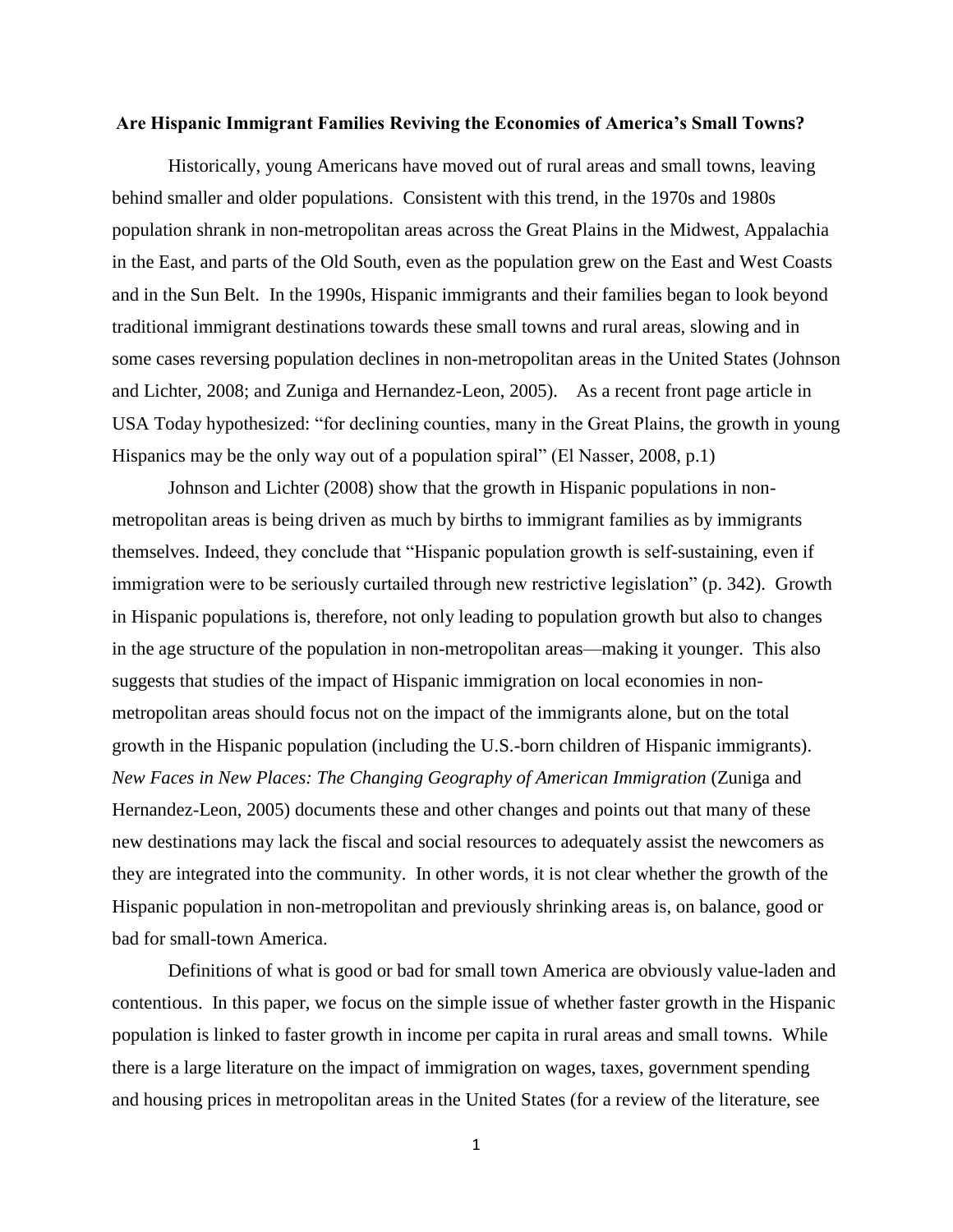Card, 2007), we know of no published research that examines the impact of immigrationon the health of local economies in non-metropolitan and previously depressed areas, and this is especially true with respect to the influence of the growing Hispanic population on these areas. It is important to acknowledge that our analysis is not strictly of the impact of immigration as we analyze all population change, from immigration and from natural population growth. Moreover, motivated by the USA Today article and the academic research cited above, we divide population change between that arising from Hispanics and non-Hispanics. The analysis is unique due to our focus on one ethnic (immigrant) group, but the growth of this group is the principal component in the population growth in a large number of non-metropolitan and previously depressed areas.

Our results indicate strong support for the hypothesis that Hispanic population growth has fueled increased growth in per capita income in those small, rural communities whose populations had been in decline during the 1970s and 1980s. More specifically, we find that Hispanic population growth is positively linked to growth in per capita income in nonmetropolitan counties but not in counties in small or large metropolitan areas. Further, we find that Hispanic population growth is positively linked to faster income per capita growth in communities that had lost population in the 1970s and 1980s, but generally associated with slower growth in communities whose population was growing during the '70 and '80s. Finally, we find the influx of Hispanic immigrant families had a positive effect on growth in income per capita in both non-metropolitan areas whose populations had declined and non-metropolitan areas whose populations had been rising, but the effect is substantially larger for the former than for the latter. For example, using our preferred instrumental variable estimates, a 10% increase in the Hispanic population in non-metropolitan area counties leads to a 0.62% increase in the rate of growth of per capita income (while an increase in the non-Hispanic population in these same counties leads to a statistically significant reduction in per capita income). When we divide the sample between counties that had previously been losing population and those that had previously been gaining population, we find that a 10% increase in the Hispanic population leads to a 1.2% increase in the rate of growth of per capita income in non-metropolitan counties where population had been declining in the 1970s and 1980s, but only a 0.37% increase in those nonmetropolitan counties where population had been growing in the 1970s and 1980s.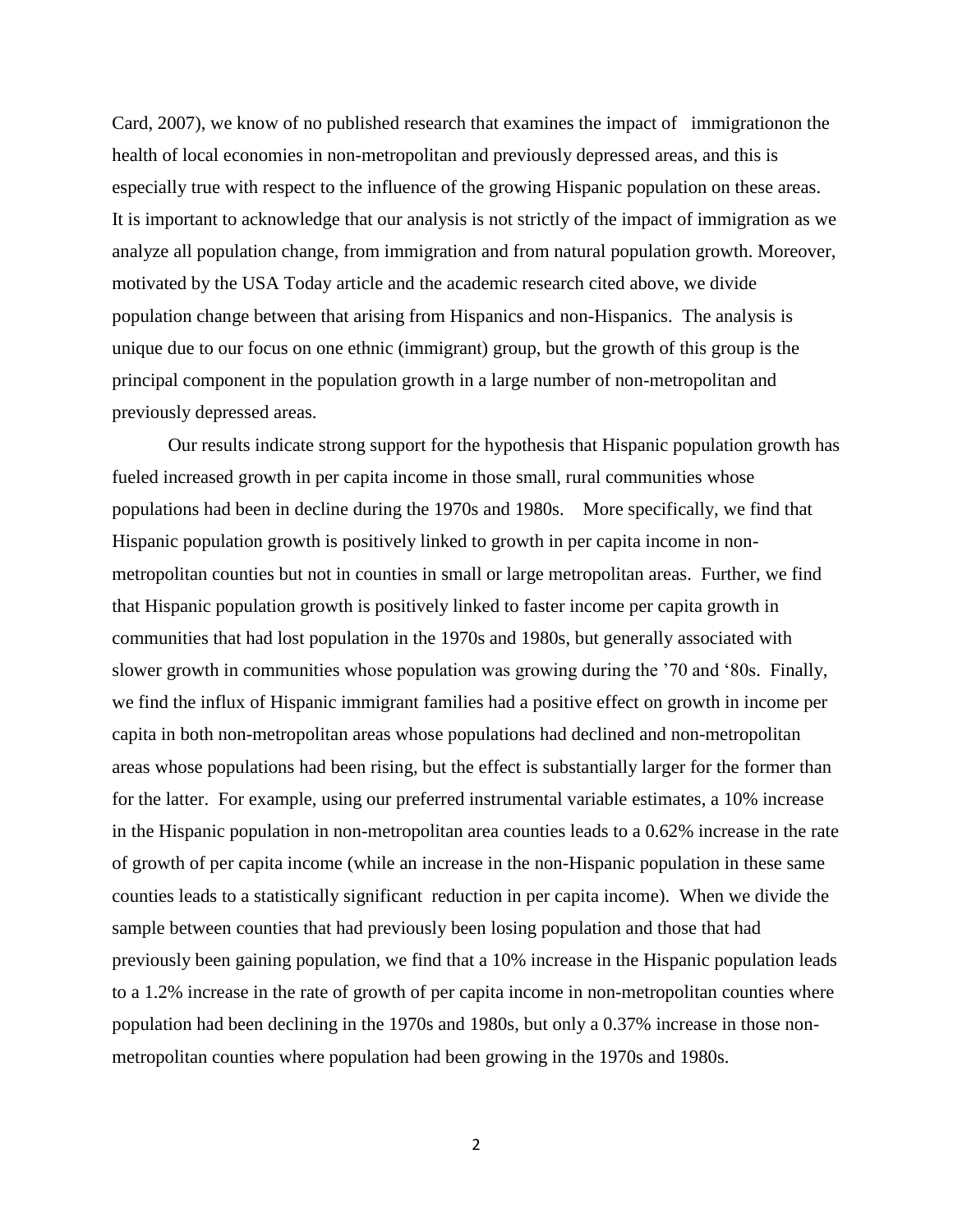The remainder of this paper contains seven sections. In the first section, we discuss the literature relating immigration to regional economic growth. The second section documents the growing trend of Hispanic immigration and natural population growth outside of traditional immigrant destinations, contrasting it with trends in non-Hispanic population changes. In the second section we also state our basic hypotheses with respect to Hispanic population growth. We explain the empirical methodology and data in the third and fourth sections. Our results are discussed in the fifth and we discuss robustness in the sixth. The seventh section summarizes the results and suggests avenues of additional research.

#### 1. Immigration and Economic Growth

As noted, in our empirical analysis we analyze the impact of changes in the Hispanic and non-Hispanic population on economic growth. Changes in the Hispanic and non-Hispanic population of a county may come from immigration or natural sources, although changes in the Hispanic population in a county are closely related to changes in the total immigrant population. This is not surprising given that Hispanic immigrants were such a large proportion of total immigrants to the United States in the 1990s and 2000s. For example, using data on the Hispanic and immigrant population by county for 1990 and 2000 (the data is described later in the paper), we find that the correlation coefficient between changes in the proportion of the Hispanic population in a county and changes in the immigrant population in a county is over 0.90. Unfortunately, the publicly available data do not allow us to distinguish the Hispanic immigrant population in a county from their children. Our focus on population change rather than immigration means that our analysis and inferences must be careful to provide the appropriate caveats and qualifiers that our results are not direct tests of theories related to immigration and growth.

 In this section, we review the economic literature linking immigration to growth in income. In neo-classical models of economic growth, the impact of natural population increase on growth in per capita incomes is negative while the impact of immigration on economic growth is ambiguous. The simple Solow model of economic growth in a closed economy predicts that growth in the population will reduce per capita income growth. In the short run (holding capital constant) diminishing marginal returns to labor implies that output per worker will fall as more workers are added to a fixed amount of other factors of production. In the long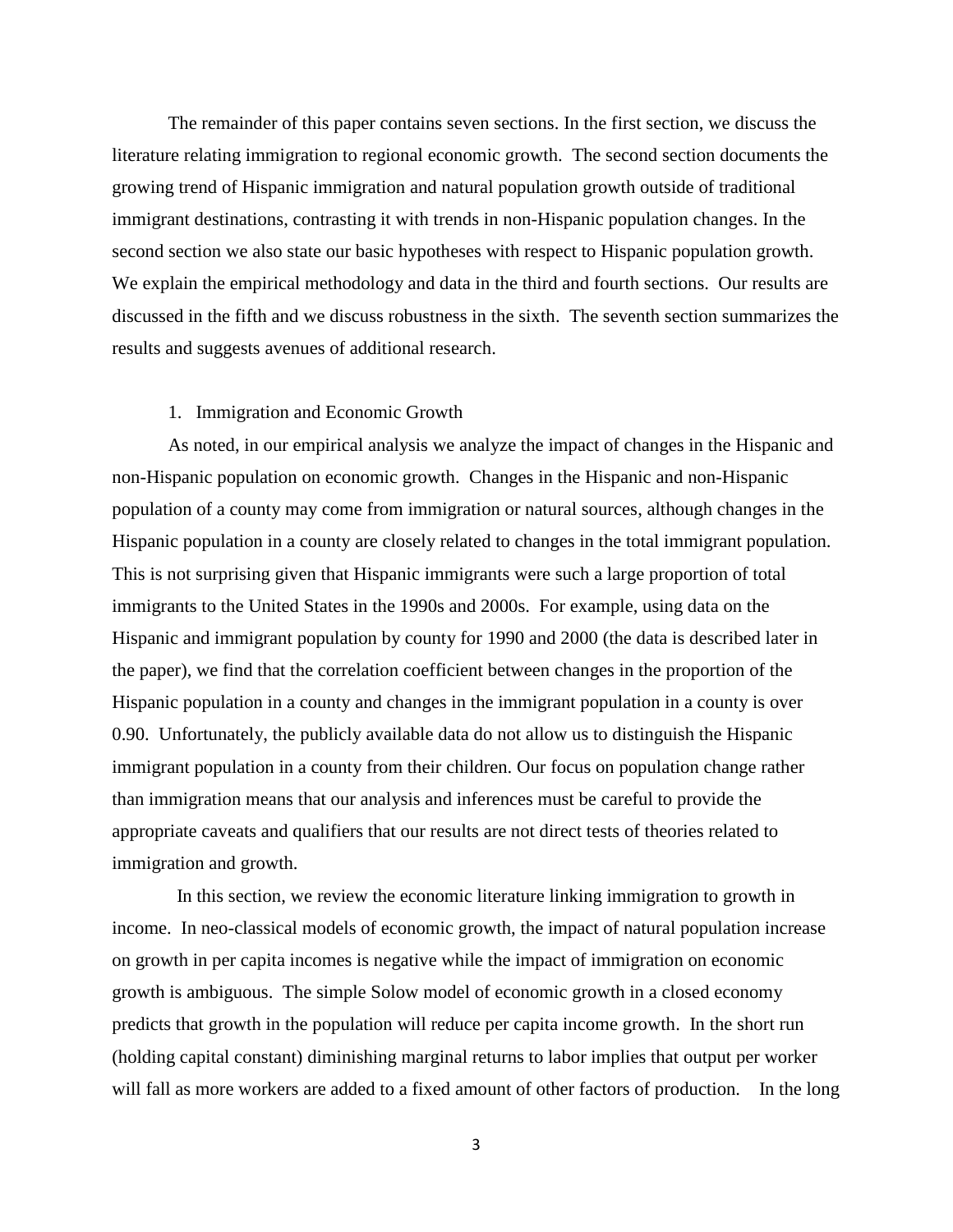run steady state, a higher population growth rate reduces the rate of growth in the capital labor ratio, which in turn reduces the rate of growth in output per capita. However, as Barro and Salai-Martin (1995 and 2004) point out, migrants differ from the native-born population, in part because they bring with them accumulated human capital (while newly-born natives must acquire human capital locally). Immigration thus has two, counteracting, effects on per capita income growth: the higher labor supply will slow growth, while the higher human capital brought by migrants will promote growth. Barro and Sala-i-Martin (1995) show that immigration will promote growth in per capita incomes (the positive effect of higher human capital will counteract the negative effect of a higher labor supply) if the human capital of immigrants is substantially greater than the human capital of natives. They write, however, that ―this condition is unlikely to be satisfied because, as already noted, immigrants tend to have less human capital than the residents of the receiving economy"  $(p.293)$ . Although this may be true for traditional immigrant destinations in metropolitan areas with booming economies, we suggest that this condition is likely to be fulfilled in localities where the population and economic growth had been declining. In those localities, the younger native-born have largely moved out, leaving behind an older population with relatively little human capital (or human capital that has depreciated with time). New, young Hispanic immigrants with families may not only bring measurable human capital (such as education), but also, and perhaps more importantly, intangible and unmeasurable human capital such as motivation to succeed, an ability to innovate, and entrepreneurial talent; they may be more willing to work long and hard and at jobs natives will not take.<sup>1</sup> In addition, because they have a longer time horizon to recoup their initial investment, younger migrants may be more willing to invest in training and physical capital than older natives (Becker, 1993). Young immigrants may also be more receptive to innovations that could disrupt the lives of older, established populations.<sup>2</sup> This implies that immigrants into

 $\overline{a}$ 

 $^1$  There is an extensive literature arguing that migrants are favorably self-selected (for example, see Borjas, 1987 and Chiswick, 1999). Borjas, Bronars and Trejo (1992) find that this favorable self-selection is greater for internal migrants within in the United States (between regions) compared to international immigrants. Chiswick and Miller (2008) show that in the United States this favorable self-selection is more pronounced among less-educated workers compared to more-educated workers. Grey and Woodrick (2005) document this positive self-selection of Hispanic immigrants in the context of an American small town, Marshalltown Iowa.

 $2$  Poot (2008) argues (or hypothesizes) that because younger people are more likely to migrate, outmigration from a region generally results in population aging and is empirically associated with a loss of regional competitiveness, while youthful immigrants bring entrepreneurship and other general human capital that have growth-enhancing effects. Parente and Prescott (1999) argue that younger people are more likely to adopt growth-inducing innovations than are older generations, because older generations have specific human capital that is attached to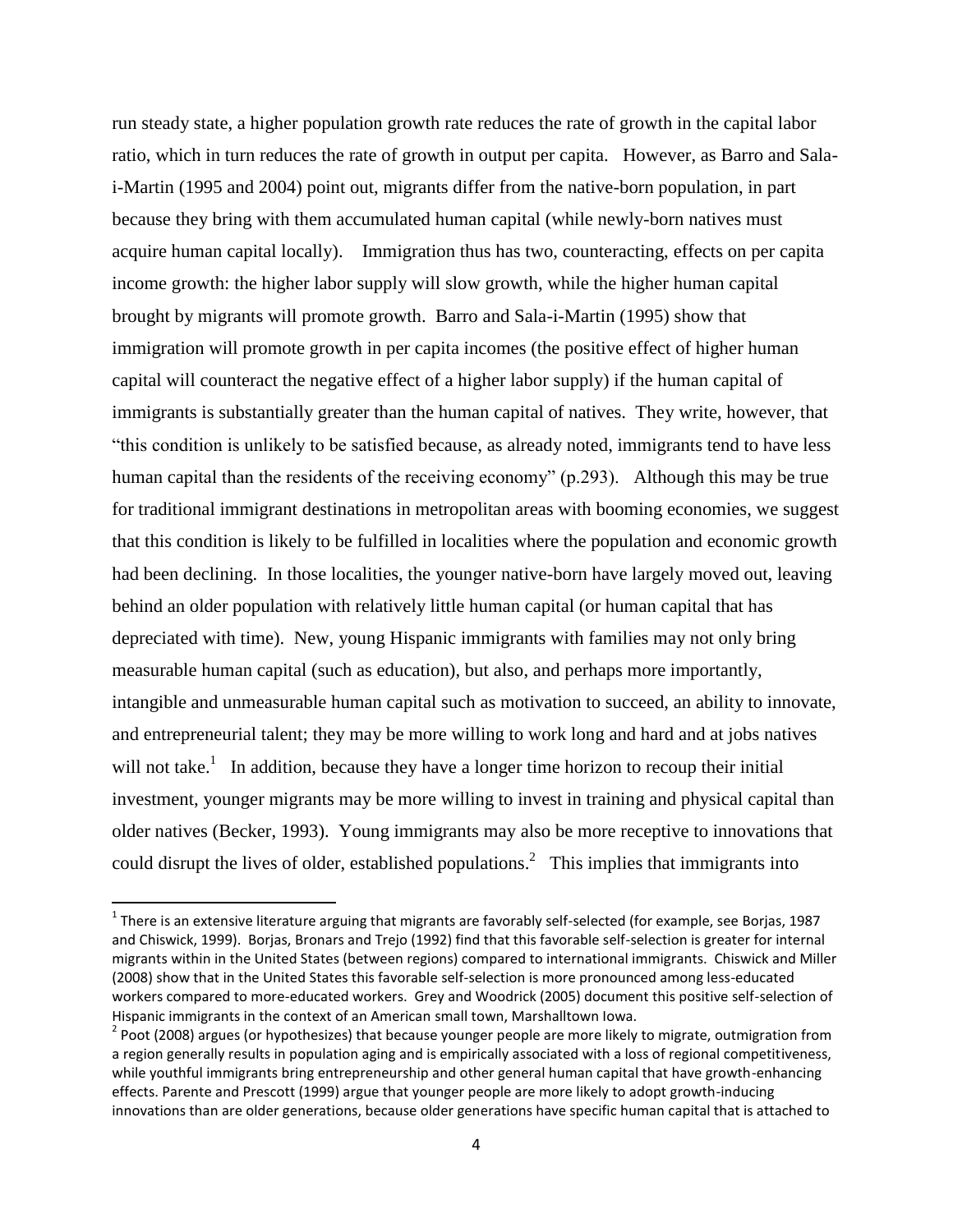small towns and rural areas that had been declining may indeed have substantially more (measurable and unmeasureable) human capital than the labor force already in those localities, and therefore immigration into these areas may have a positive impact on per capita incomes.

U. S. counties are not closed economies; not only is labor and human capital mobile between counties but so is physical capital (at least in the long run). Brezis and Krugman (1996) present a simple theoretical model of immigration in an open economy with mobile physical capital and the possibility of increasing returns to scale. In such an open economy, immigration will induce firms to invest and innovate, and increasing economies of scale will result in output increasing more than proportionately as immigration occurs (increasing income from capital as well as labor). Thus, in the long run, immigration results in both increases in wages and increases in per capita income. If human capital and physical capital are complements, then immigration can be expected to induce greater investment and innovation and therefore have a more positive impact on economic growth. In an open economy such as U.S. counties, immigration is therefore even more likely to have a positive impact on per capita incomes.

Complementarity between immigrant and native workers could also promote a positive causal relationship between immigration and per capita income. Ottaviano and Peri (2006) and Peri (2007) present evidence that in the U.S. more-educated native workers and less-educated immigrants are complements. If this is the case, the influx of Hispanic families may lead to an increase in demand for more-educated native labor (managers, teachers, doctors, insurance agents, lawyers, etc.). Since many of the educated youth have left small towns and rural areas and are unlikely to return, the supply for educated labor in these non-metropolitan areas is likely to be very inelastic. A less elastic supply of educated labor implies that similar increases in demand for educated workers in non-metropolitan areas is likely to lead to greater wage increases than in metropolitan areas where the supply of educated labor is likely to be more elastic. Immigrants may thus have a double benefit to the local economy, directly by supplying factors of production that are in short supply and indirectly by making educated native labor more productive.

Although there is a large empirical literature on the impact of immigration on wages, there is much less empirical literature on the impact of immigration on per capita income. As

l

older, established technologies. Parente and Prescott (1999) and Parente and Zhao (2006) also point out that this type of "human capital" of younger people is not measureable using traditional measures of human capital.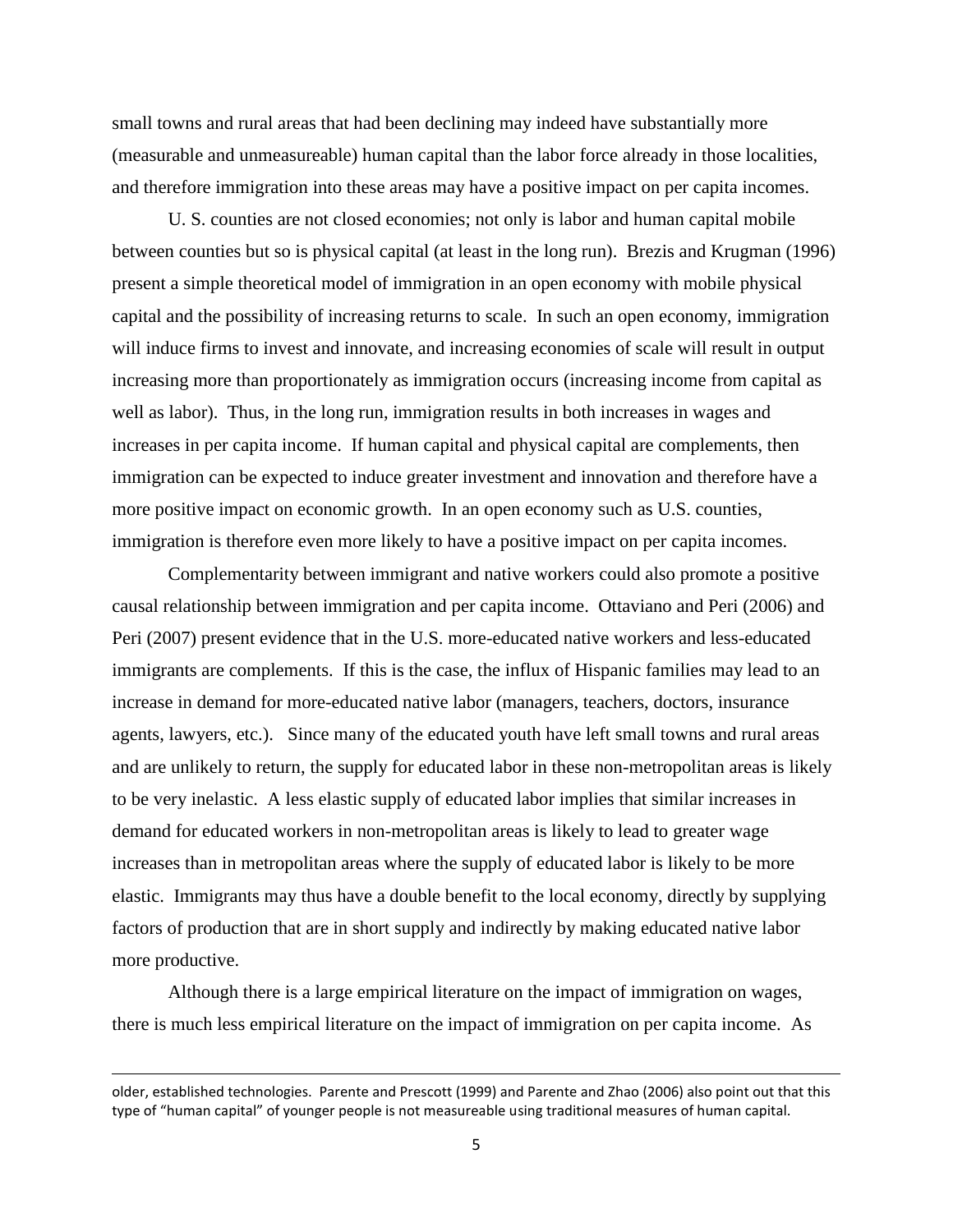Hanson  $(2008, p.26)$  writes, "So far, empirical literature has little to say about the impact of immigration on non-labor income." Since immigration can be expected to change income from capital and entrepreneurial effort as well as labor, knowledge of the impact of immigration on wages is not sufficient to determine the impact of migration on per capita income. Among the studies which directly estimate the impact of immigration on per capita income, Dolado, Goria and Ichino (1994) use a national-level panel data set of OECD countries to estimate Solow models of growth that include and exclude migration variables. Most similar to the current study are those papers which examine the impact of internal migration on economic growth in different regions of a given country, where growth is in per captia income or per capita output. Using data on U.S. states, Japanese prefectures, and regions in Germany, the U.K., Italy, France and Spain, Barro and Sala-i-Martin (1995; 2004) report estimates of empirical growth models that both include and exclude a net migration variable. Barro and Sala-i-Martin (1995; 2004) find that, after instrumenting for population growth with weather and population density variables, the net immigration variable has an insignificant impact on economic growth.

Following the approach used in Barro and Sala-i-Martin (1995; 2004), other empirical research examining the impact of migration on regional economic growth comes to mixed conclusions.<sup>3</sup> Positive, negative and no effects are found, sometimes even for the same country. For example, Perssons (1997) and Shioji (2001) find that net migration has a positive impact on regional economic growth in Sweden and Japan, respectively; Peeters (2008) finds that net migration has a negative impact on regional economic growth in Belgium; and Soto and Torche (2004) find that net migration has an insignificant impact on regional economic growth in Chile. Studying Turkey, Kirdar and Saracaglu (2007) find that net migration has a negative impact on regional economic growth while Gezici and Hewings (2004) find there is no significant impact of net migration on growth. Etzo (2008b) and Osterbye and Westerlund (2007) show that the impact of migrants on regional economic growth depends on the characteristics of migrants, and that outmigration may have different effects from in-migration. Etzo(2008b) finds that, on average, a net gain of migrants has a small positive impact on regional growth in Italy, but that the positive impact of net immigration occurs only if migrants are more highly skilled than natives. Etzo (2008b) further finds that the impacts of outmigration and immigration on economic growth are not symmetrical; while emigration has a negative impact, and immigration

 $\overline{\phantom{a}}$ 

 $^3$  This literature is summarized in Ozgen, Nijkamp and Poot (2009) and Etzo (2008a).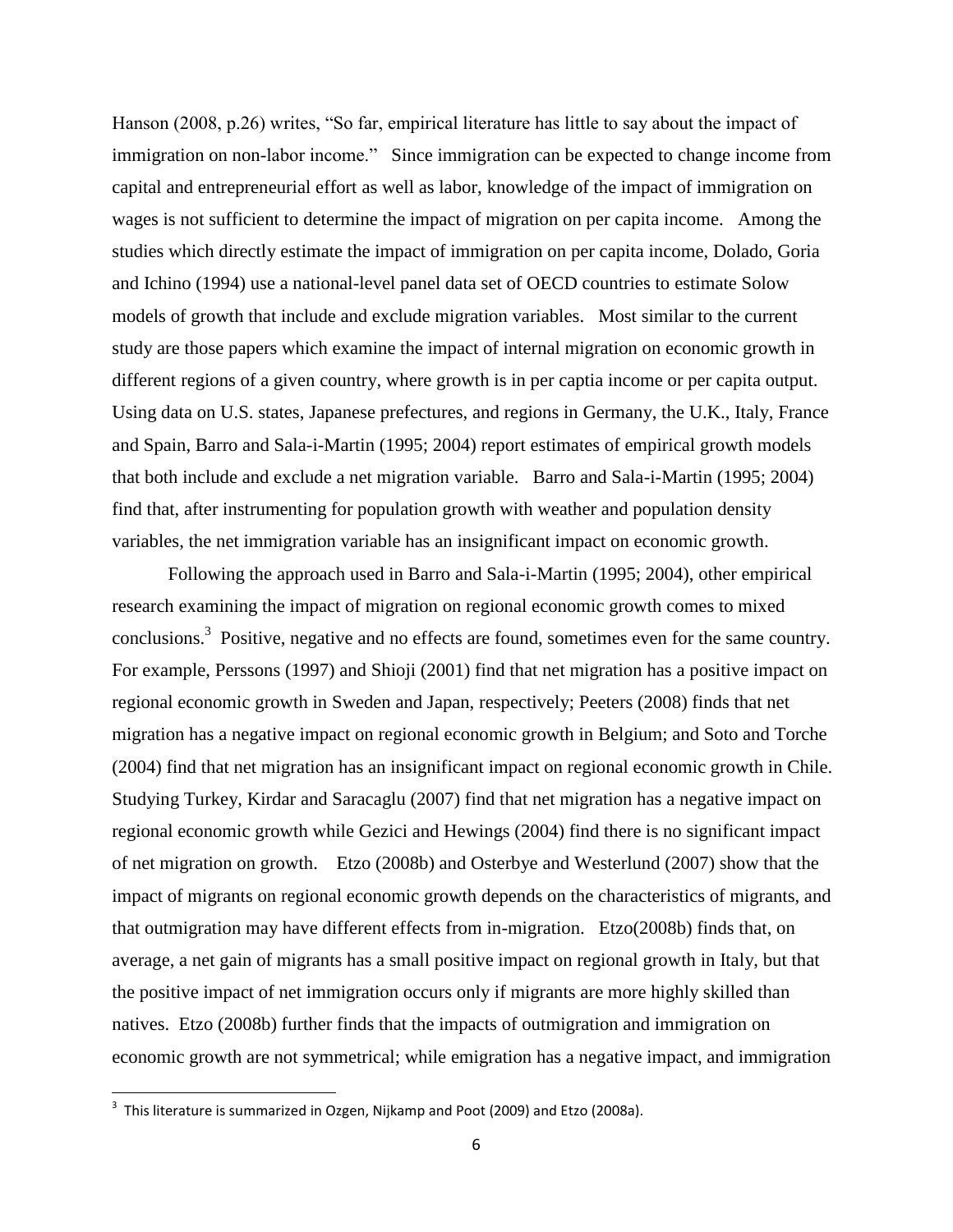has a positive impact, on economic growth, the quantitative impact of emigration on regional growth is larger. He infers from these results that the positive impact of net migration on economic growth in Italian regions is driven by selective emigration rather than immigration. Etzo (2008b) concludes that these results reflect patterns of migration where regions with high emigration rates tend to lose high skilled workers while regions with high immigration rates tend to gain low skilled workers. Osterbye and Westerlund (2007) find that net migration has a positive impact on regional growth in Norwegian counties but a negative impact in Swedish counties.

An additional issue that arises in models which allow for migration is the extent to which migration affects the speed of convergence to long run equilibrium. An early and important question in the growth literature concerned how quickly, if ever, low income countries or regions would catch up to high income areas. While it is not our focus, our analysis estimates the convergence coefficient for counties of the United States, so we mention the results in the literature here to provide a basis of comparison to our findings. Dolado, Goria and Ichino (1994) report that adding the migration variable to their national level panel data models of growth reduces the convergence coefficient. Barro and Sala-i-Martin (1995; 2004) also find weak evidence that adding immigration to a Solow migration model raises the convergence coefficient. Barro and Sala-i-Martin (2004, p.486) write: "The evidence here is not definitive but suggests that migration plays only a minor role in the convergence story." Osterbye and Westerlund (2007) suggest a more nuanced interpretation inferring from their results that "migration between counties with different human capital endowments is more important for convergence than the mobility between similar counties" (p. 912).

 The empirical literature on the impact of net population growth and immigration on growth in per capita income thus provides mixed results, even when authors examine the same or similar countries. This is not surprising, given that the theory described above indicates countervailing influences of immigration on growth.<sup>4</sup> If the relative human capital of migrants and natives differs between regions, as we argue it might differ between regions where population had been declining and areas where population and the economies had been growing,

 $\overline{a}$ 

 $^4$  Ozgen, Nijkamp and Poot (2009) note that different results may also be due to the econometric technique used to estimate the impact of immigration on regional economic growth, with studies that use panel data and instrumental variable estimates yielding smaller coefficient estimates on the migration variable in the growth regression.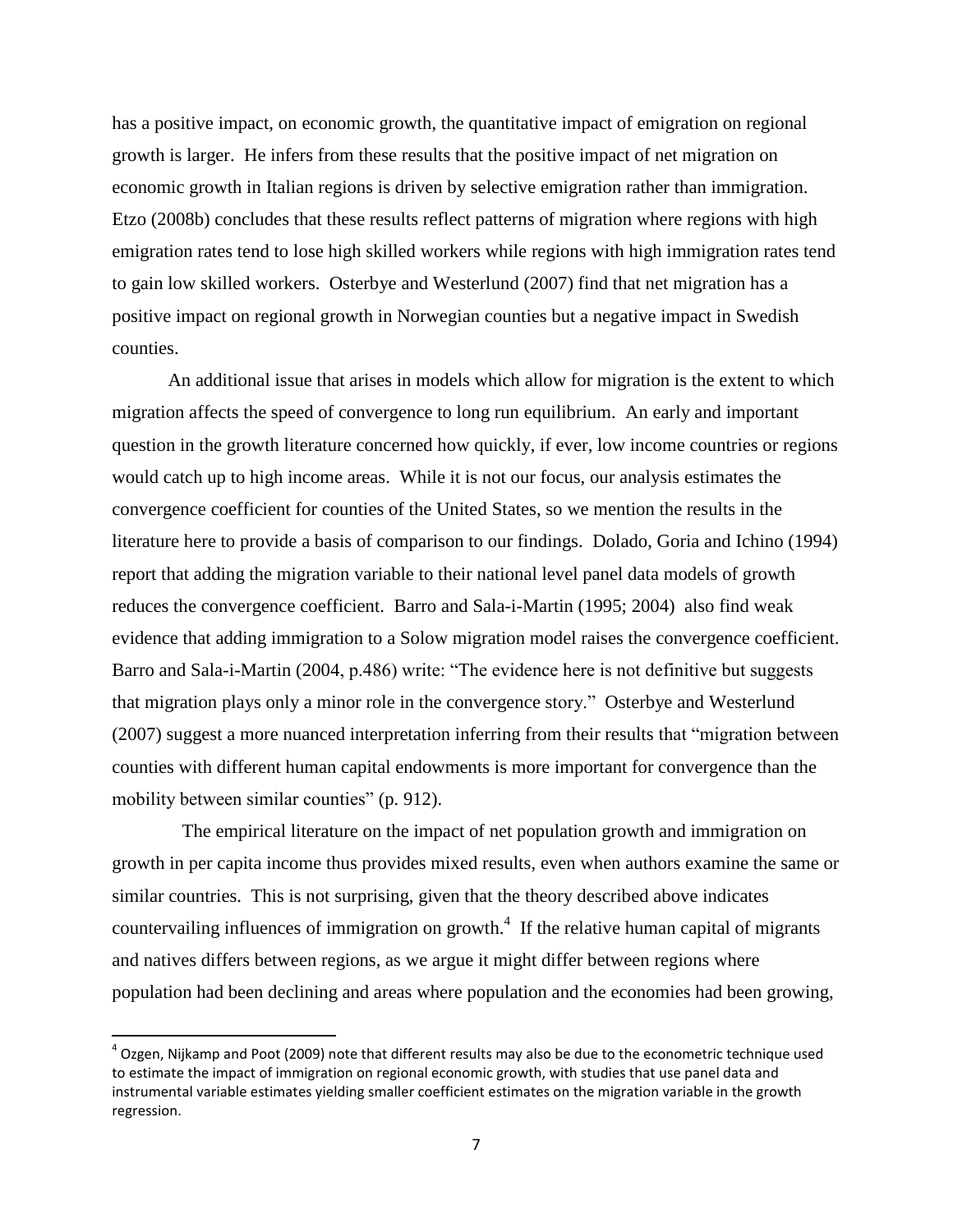then it is also important to estimate the impact of immigration on economic growth separately for these areas. We know of no studies in the literature that estimate the impact of immigration on economic growth in small towns and rural areas, or for local areas that had been losing population compared to local areas that had been gaining population. As immigration to rural areas is largely from Hispanics, as indicated in the popular press and academic research cited above, our focus is on the impact of this group. We turn now to documenting this contribution of the Hispanic immigrants and their families to rural and small town population change during the 1990s and 2000s.

#### 2. Population Trends and Hypotheses

 $\overline{\phantom{a}}$ 

We use data from the *County and State Data Book* on the Hispanic and non-Hispanic populations for each county in the U.S. to construct Figures 1 and 2. In Figure 1 the U. S. counties that experienced population declines in the 1970s or 1980s are colored white. Figure 1 shows that in the 1970s and 1980s population shrank in non-metropolitan areas across wide swaths of the Great Plains in the Midwest, Appalachia in the East, and parts of the Old South.<sup>5</sup> Figure 2 identifies the U.S. counties that experienced increases in Hispanic populations in the 1990s and 2000s even as non-Hispanic populations continued to decline (these counties are shaded light green), compared to counties that continued to lose both Hispanic and non-Hispanic populations (white) or gain both Hispanic and non-Hispanic populations (dark green). As is clear from a comparison of Figures 1 and 2, counties which would have continued population declines were it not for an increase in the Hispanic population are often the same as those counties in the Midwest, Appalachia and the Old South where populations shrank in the 1970s and 1980s.

Table 1 reports the percentage change in total population, Hispanic, and non-Hispanic population within counties classified by metropolitan status and the change in population during the 1970s and 1980s.<sup>6</sup> The evidence from the table reveals that, on average, in the 1990s and

<sup>&</sup>lt;sup>5</sup> Counties that are losing population are also likely to be counties that have depressed economies. For the 1970-2005 period, the correlation coefficient across counties between population growth rates and growth rates in real income is 0.83. Between 1970 and 1990, over 20% of the counties that lost population experienced a decline in total real income, while less than 2% of the counties with growing populations experienced negative economic growth).

 $^6$  Our data provide evidence to confirm the results in the literature that those who moved out tended to be younger, so that the typical resident became older in those counties that lost population. By 1990, in those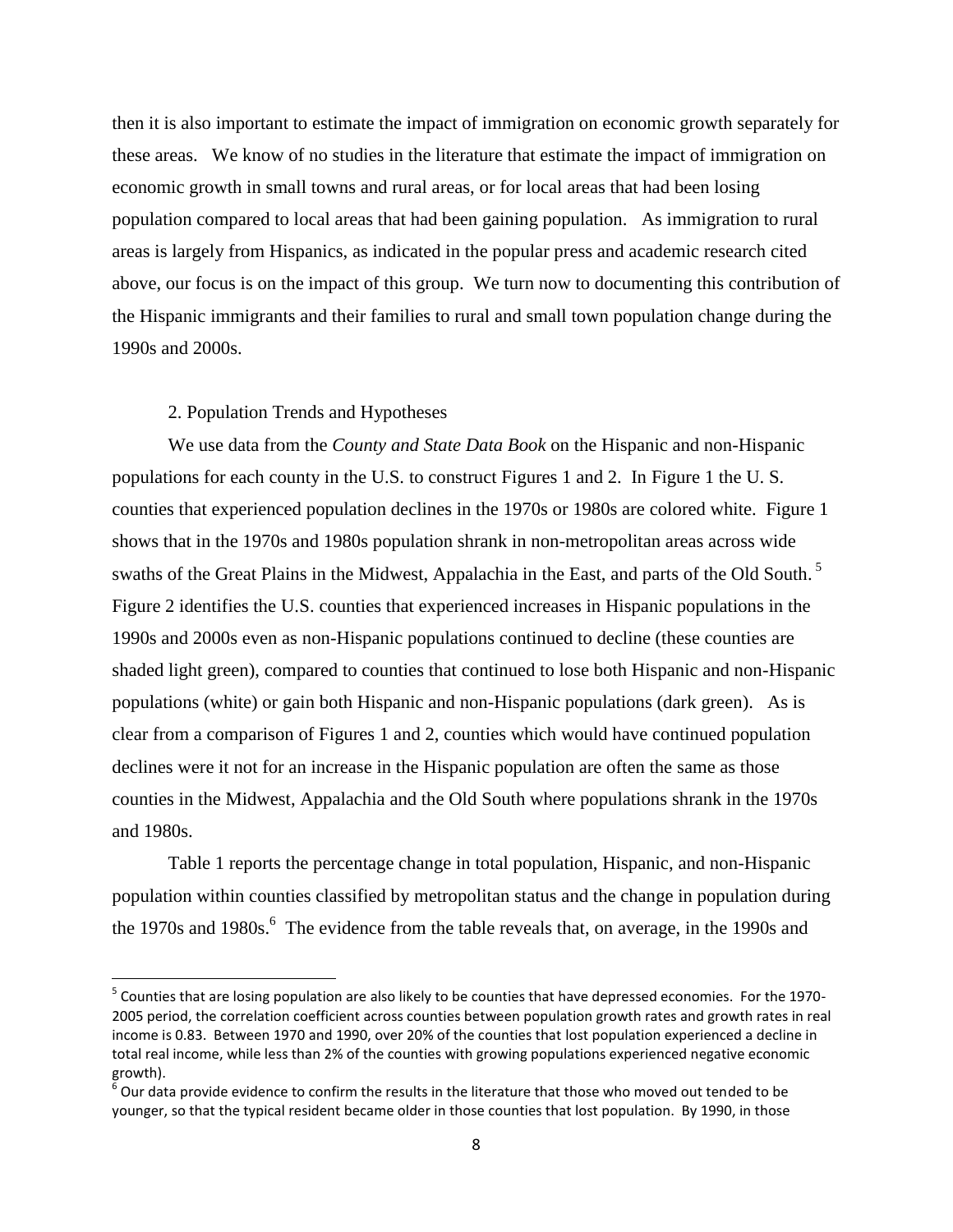2000s population growth resumed in counties that had been shrinking in the 1970s and 1980s, despite a continuing decline in the non-Hispanic population in these counties. Population growth resumed in counties of all sizes whose populations had been shrinking in the 1970s and 1980s because the growth of the Hispanic population in those counties outweighed the loss of non-Hispanics.<sup>7</sup>

Grey and Woodrick (2005) provide context for these trends from a specific destination city, Marshalltown, Iowa. They document the rapid growth in the Hispanic population, predominantly Mexicans from the same town in Mexico, and indicate the impacts on the community. One impact is "the 2000 census would have shown further population decline if it were not for the in-migration of Mexicans" (Grey and Woodrick, 2005, p. 136). Marshalltown had been losing population, in part because natives were unwilling to take jobs in the town's largest employer, a meatpacking plant, and the existing population was getting older. Prior to the rapid growth in the immigrant population, employers in Marshalltown were unable to find qualified employees as the number of applicants per opening was less than one. In agriculture generally, there was about one applicant for every two job openings, and at the meatpacking plant there were two applicants for every three openings.

The aggregate data and the Marshalltown experience suggest a clear role for Hispanic immigrants in reversing the population declines and, possibly, the income decreases experienced by rural America. We hypothesize that the impact of Hispanic immigration and natural population growth on the economies of non-metropolitan counties is different from the impact of

 $\overline{\phantom{a}}$ 

counties that lost population in the 1970s and 1980s, the proportion of the population 65 years old or older was 17%, compared to only 13% in counties where population had been growing. Over all years, the correlation between the proportion of a county's population that is Hispanic and the proportion 65 and older is negative (- 0.10).

 $^7$  Our data also provide evidence that the influx of Hispanics into a county makes the population and workers younger. The correlation between the proportion of a county that is Hispanic and the proportion of the population that is young working age (18-44) is positive, while the correlation between the proportion of the county that is Hispanic and the proportion of a county's population that is 65 years or older is negative. To estimate of the causal impact of Hispanic immigration into a county on the age structure of the population of working age, we also estimated first difference regression where the dependent variable is log of the proportion of young working age population (18-44) and the independent variables include the log of the Hispanic population, the log of the non-Hispanic population, and year dummy variables. Following the procedure described in section 2, to correct for potential endogeneity we also instrument the population variables with the number of heating days, cooling days, and the lagged Hispanic population. The results of these estimations indicated that an increase in the Hispanic population of a county causes a statistically significant increase in the proportion of the population between 18 and 44 years old, while an increase in the non-Hispanic population causes a statistically significant fall in the proportion of the population between 18 and 44.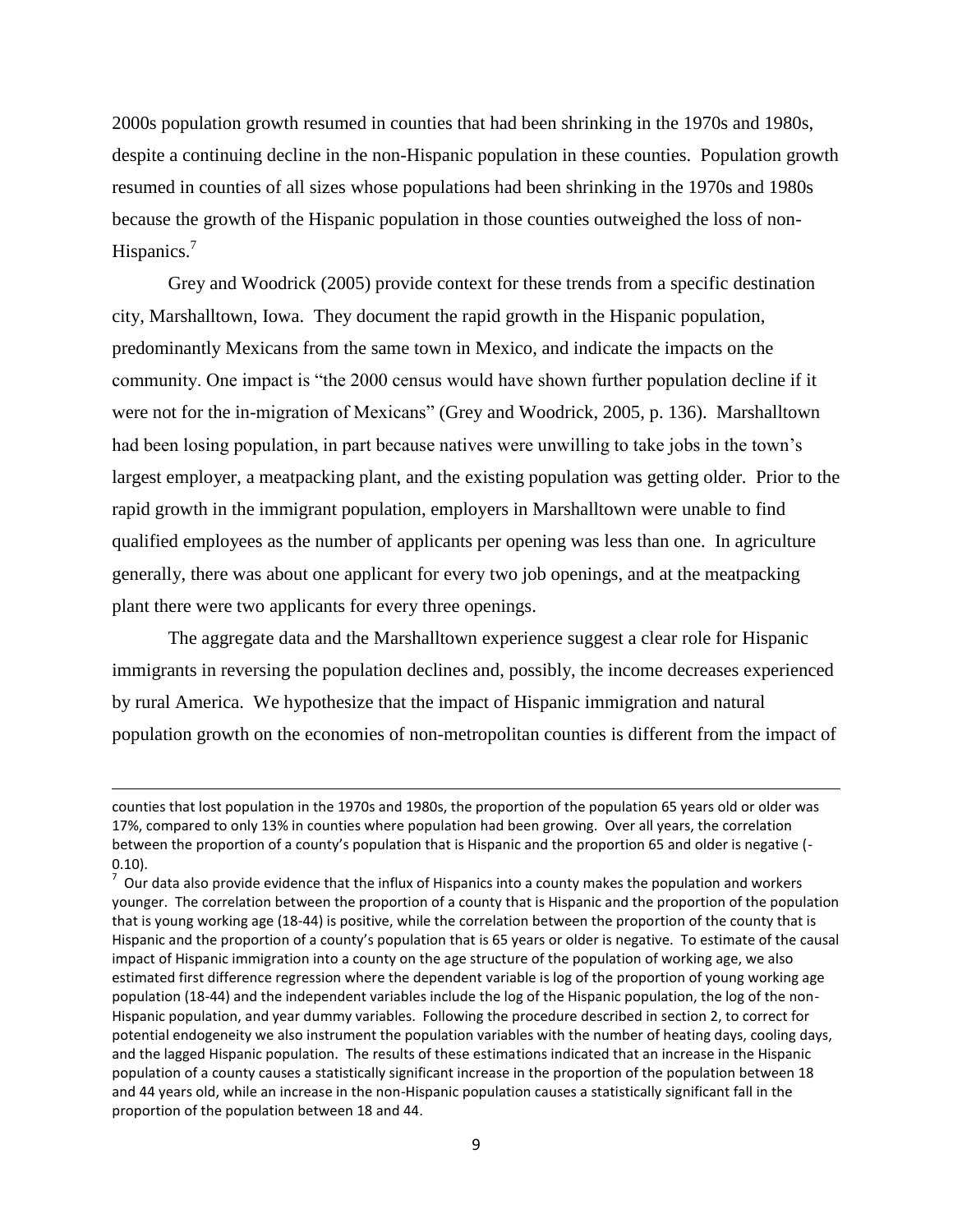increased Hispanic population growth on metropolitan areas, and that the impact of Hispanic population growth on the economies in depressed areas may be different from the impact of increased Hispanic population growth in areas that already have booming economies.

Non-metropolitan counties, especially those that experienced declining population in the 1970s and 1980s, may suffer from insufficient supply of capital, labor, and entrepreneurial spirit. The young Hispanic immigrant families may provide each of these to their new community as well as a willingness to tackle difficult, dangerous, or unpleasant jobs. In other words, the immigrant families supply resources in short supply which, therefore, may have a larger positive effect on a local economy than those same resources would have where they are plentiful. Consequently, in our analysis we will estimate the impact of Hispanic population growth on the local economies of counties that had been declining, separately from the impact on the local economies of counties that were already growing. We will also estimate the impact of Hispanic population growth separately for declining and growing counties in large metropolitan areas, smaller metropolitan areas and non-metropolitan areas.

# 3. Methodology

To test the hypothesis that Hispanic population growth and non-Hispanic population growth might have different impacts on economic growth in a county, we will estimate economic growth equations using county-level panel data. Following the practice in the empirical growth literature, we estimate a growth equation of the form:

$$
\ln(y_{it}) - \ln(y_{it-1})
$$
  
=  $\ln(y_{it-1}) \sigma * +x_{it}\beta + \ln(hisp_{it})\gamma_1 + \ln(nonhisp_{it})\gamma_2 + C_i + T_t + \varepsilon_{it}$   
or, equivalently

 $\ln(y_{it}) = \ln(y_{it-1}) \sigma + x_{it} \beta + \ln(hisp_{it}) \gamma_1 + \ln(nonhisp_{it}) \gamma_2 + C_i + T_t + \varepsilon_{it}$ Where  $y_{it}$  is the log of real income per capita in county i during year t,  $x_{it}$  is a vector of human capital characteristics of the county's population, including variables reflecting educational attainment and age distribution. The  $C_i$  are county fixed effects and  $T_t$  are time fixed effects. Among other things, the county-specific fixed effects reflect the initial level of technology, geographic location, culture, and county-specific measurement errors. Time fixed effects reflect changes over time that are assumed to be common to all counties, such as the rate of change in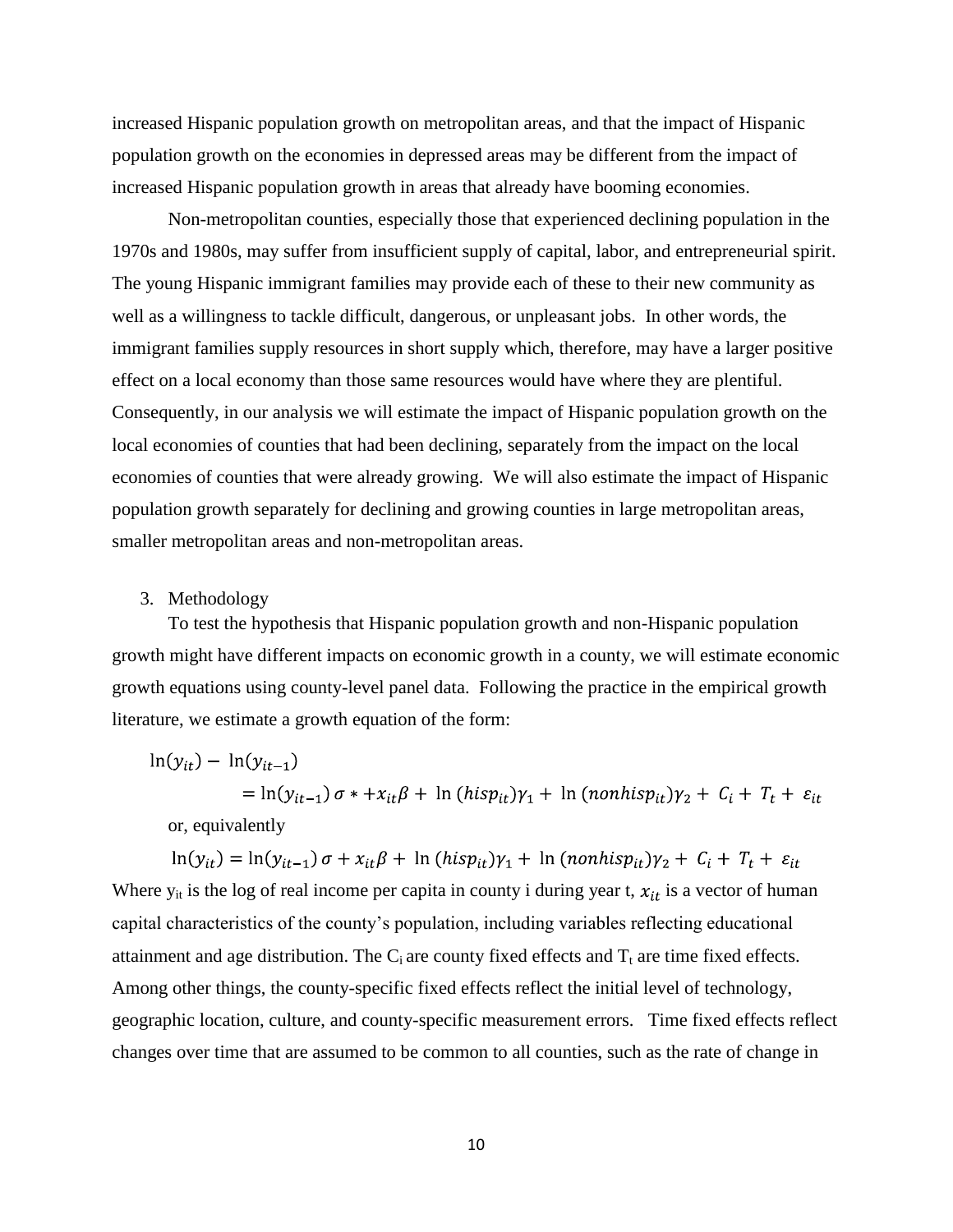productivity and the depreciation rate.  $\sigma$ ,  $\gamma_1$   $\gamma_2$  and the vector β are parameters to be estimated, and ε captures unobserved and or unobservable influences on the economic growth.

The lagged value of the income per capita reflects the levels of technology and factors of production (such as capital) at the beginning of each period. This empirical growth equation is an operationalization of the basic Solow neoclassical growth model, augmented with human capital (details of the derivation of the empirical growth equation from the Solow growth model can be found in Hoeffler, 2002; Bond, Hoeffler and Temple, 2001; Hall and Jones, 1999; Caselli, Esquivel and Lefort, 1996; and Mankiw, Romer and Weil, 1992). In the Solow model, counties that begin with higher output per worker will grow more slowly so that, over time, the Solow model predicts convergence towards a steady state output per capita growth rate across counties. This implies that we expect the coefficient  $\sigma$  to be negative (formally,  $\sigma = \sigma^* + 1 = -e^{-\psi t}$ , where  $\psi$ denotes the rate of convergence to the steady state). The model predicts that investment in human capital will have positive effects on economic growth. On the other hand, holding other factors of production constant, the Solow model predicts that growth in the labor force will have a negative effect on growth in output per worker. Thus, the Solow model predicts that the estimated coefficients on the population variables in the growth equation will be negative.

We extend the basic empirical economic growth model by allowing the impact of population growth on economic growth to differ depending on whether the population growth is in the Hispanic population (hisp<sub>it</sub>) or the non-Hispanic population (nonhisp<sub>it</sub>). We follow Hall and Jones (1999) and use the levels of the population as independent variables. Earlier we explained why we hypothesize that Hispanic population growth may have a positive impact on income per capita in non-metropolitan counties that have been experiencing declining population and economic recession. The coefficients  $\gamma_1$  and  $\gamma_2$  can be interpreted as change in the rate of growth in real income per capita brought about by a one percent increase in the Hispanic or non-Hispanic (respectively) population. Using  $\gamma_1$  and  $\gamma_2$ , we test the hypothesis that the impact of Hispanic population growth on economic growth differs from the impact of population growth in general. In addition, we test the hypothesis that the impact of Hispanic immigrants on the local economy differs for counties experiencing growing populations and those experiencing declining populations and the hypothesis that Hispanic immigrants have a different impact in large metropolitan counties, small metropolitan counties, and non-metropolitan counties.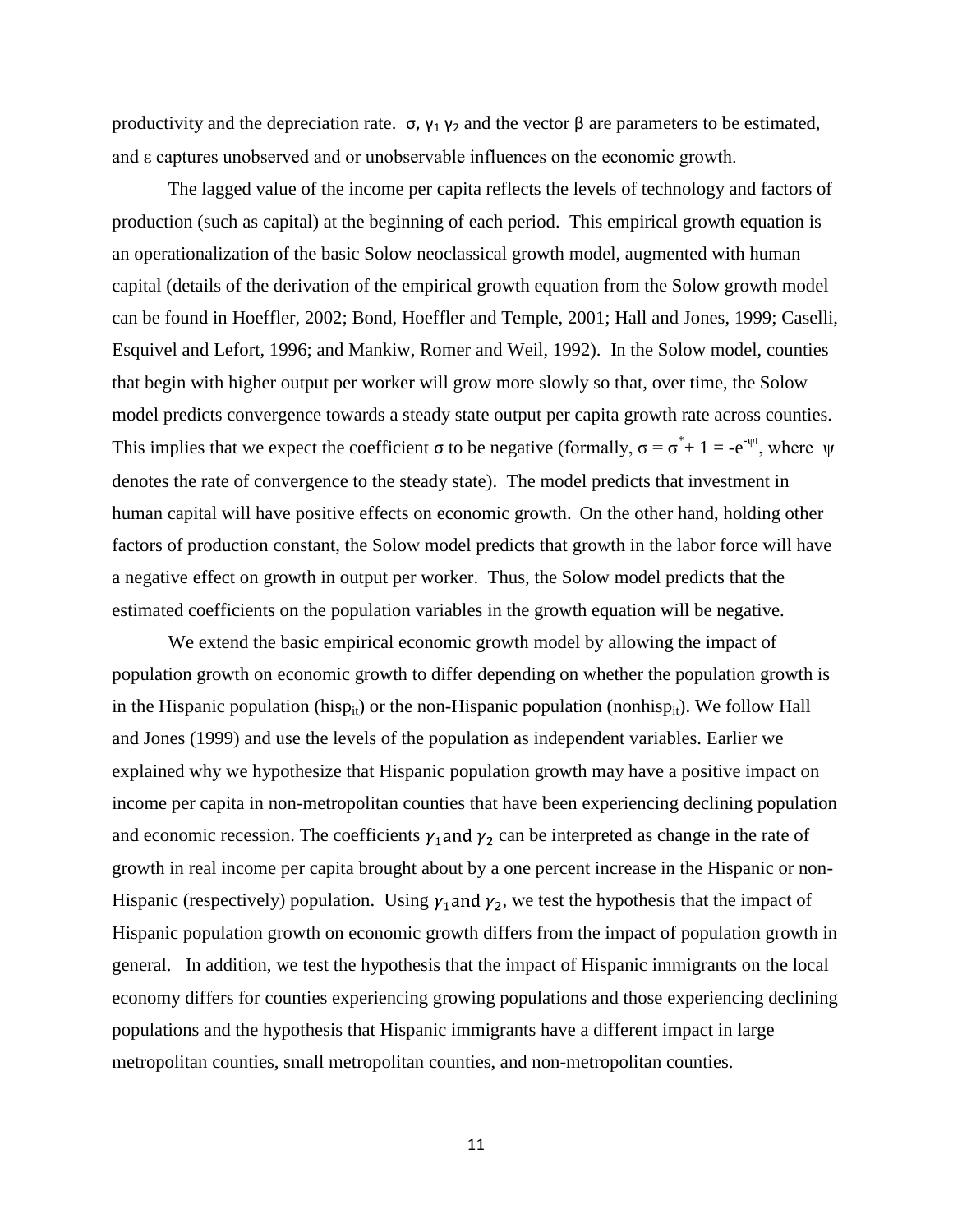Our interest is in the causal impact of population growth on the local economy, but there is likely to be an endogenous relationship between the vitality of a local economy and population growth that may make causality difficult to determine. That is, a positive correlation between population growth and local per capita income could be due to a growing local economy attracting a larger population rather than a higher population causing a growing local economy. On the other hand, the evidence presented in the last section suggests that in the 1990s and 2000s Hispanic immigrant families were attracted to counties with declining populations and economies. In this case, the bias in the estimate of the impact of population growth on economic growth could be in the opposite direction. Failure to account for this reverse causation would produce biased and inconsistent coefficient estimates. We will address this possible reverse causation (endogeneity) issue using instrumental variables methods. We will first estimate a two-stage-least-squares (2SLS) instrumental variable (IV) model where we instrument the Hispanic and non-Hispanic population growth using historic Hispanic immigration trends and the number of heating days and cooling days (which reflect whether recent temperatures have been comfortable). These are instrumental variables used commonly in the literature on the impact of population growth and migration (see, for example, Card, 2007, Saiz, 2003 and 2007; and Barro and Sala-i-Martin, 2004).

The 2SLS-IV technique may result in biased estimates of the coefficients because the presence of a lagged dependent variable as an explanatory variable in the estimated growth equation creates a potential bias, as the lagged dependent variable will be correlated with the error term in the regression. Arellano and Bond (1991) develop a dynamic panel data model that addresses the problems of the correlation between the lagged dependent variable and the error terms (and also the potential problem of first-order autocorrelated errors). In addition, the Arellano and Bond technique provides additional instrumental variables that can be useful in addressing the endogeneity of other independent variables (such as Hispanic and non-Hispanic population growth). The Arellano and Bond "difference GMM" model estimates the regression using first differences, and uses the values of the levels of the exogenous variables lagged two or more periods as additional instruments for the potentially endogenous independent variables (in addition to the temperature variables used in the 2SLS-IV). We follow Arellano and Bond (1991) and use the simplest two period lag structure in constructing the instrumental variables (limiting the number of lags is also important because of the limited time series in the data).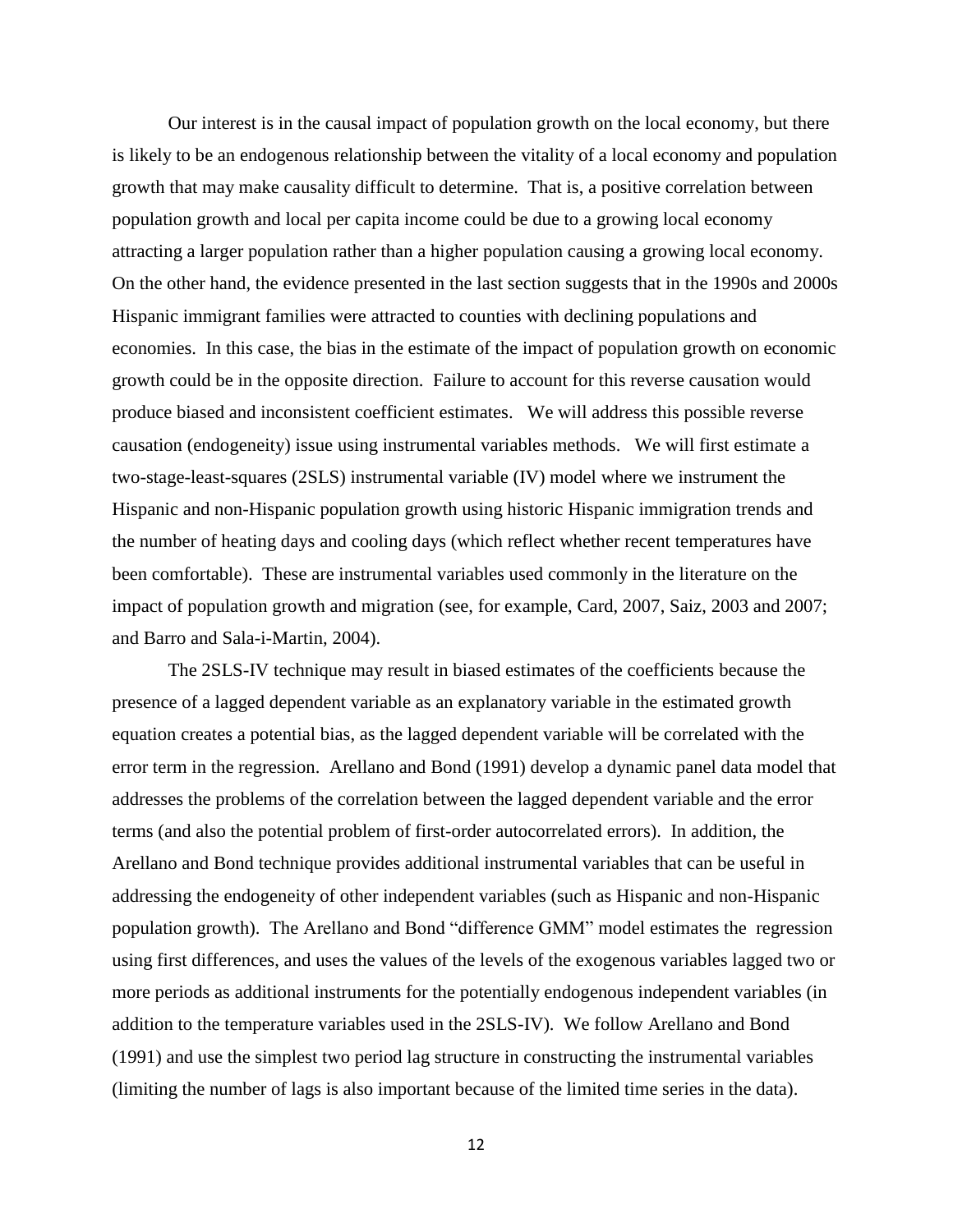Blundell and Bond (1998) show that the difference GMM estimator developed by Arellano and Bond performs poorly when the time series are highly persistent over time. In this case, lagged levels of the variables are weak instruments for subsequent first differences. Blundell and Bond (1998) develop a "system GMM" estimator that combines the first difference equations described in the last paragraph with an additional set of equations in levels that use lagged first differences as instruments.

In this paper, we present estimates using the 2SLS-IV estimator, the difference GMM estimator, and the system GMM estimator (as well as the simple OLS fixed-effects estimator for comparison purposes). As we shall see, our results are not sensitive to the econometric technique used to estimate the growth equation.

### 4. Data

We construct a panel data set of all U.S. counties for the years 1970, 1980, 1990, 2000 and 2005. From the *County and State Data Book*, we collected, for each county in the U.S. for each year, data on per capita income and the Hispanic and non-Hispanic populations. Nominal per capita income is deflated using the most detailed regional Consumer Price Index available. Variables reflecting the educational attainment and age structure of the population of each county also come from the *County and State Data Book* and are available for 1980, 1990 and 2000 (these variables are the proportion of the population: with a high school education, with a college education, between 0 and 5 years old, between 18 and 65 years old, and older than 65). From the National Ocean and Atmospheric Administration (NOAA) we collected the number of heating degree days and cooling degree days for each county for 1980, 1990, 2000 and 2005. Heating degree days is a measure of how often the temperature falls low enough that buildings need to be heated, cooling degree days measure how often the temperature is high enough that buildings need to be air conditioned; as such they are measures of whether recent temperatures have been too hot or too cold to be comfortable outside.

We first estimate growth equations for all counties, and then estimate growth equations separately for counties that are part of a Primary Metropolitan Statistical Area (PMSA--larger cities), for counties that are part of other Metropolitan Statistical Areas (other MSAs--smaller metropolitan areas), and for counties that are not in an MSA (small towns and rural areas). Appendix table A presents summary statistics of the variables used to estimate the growth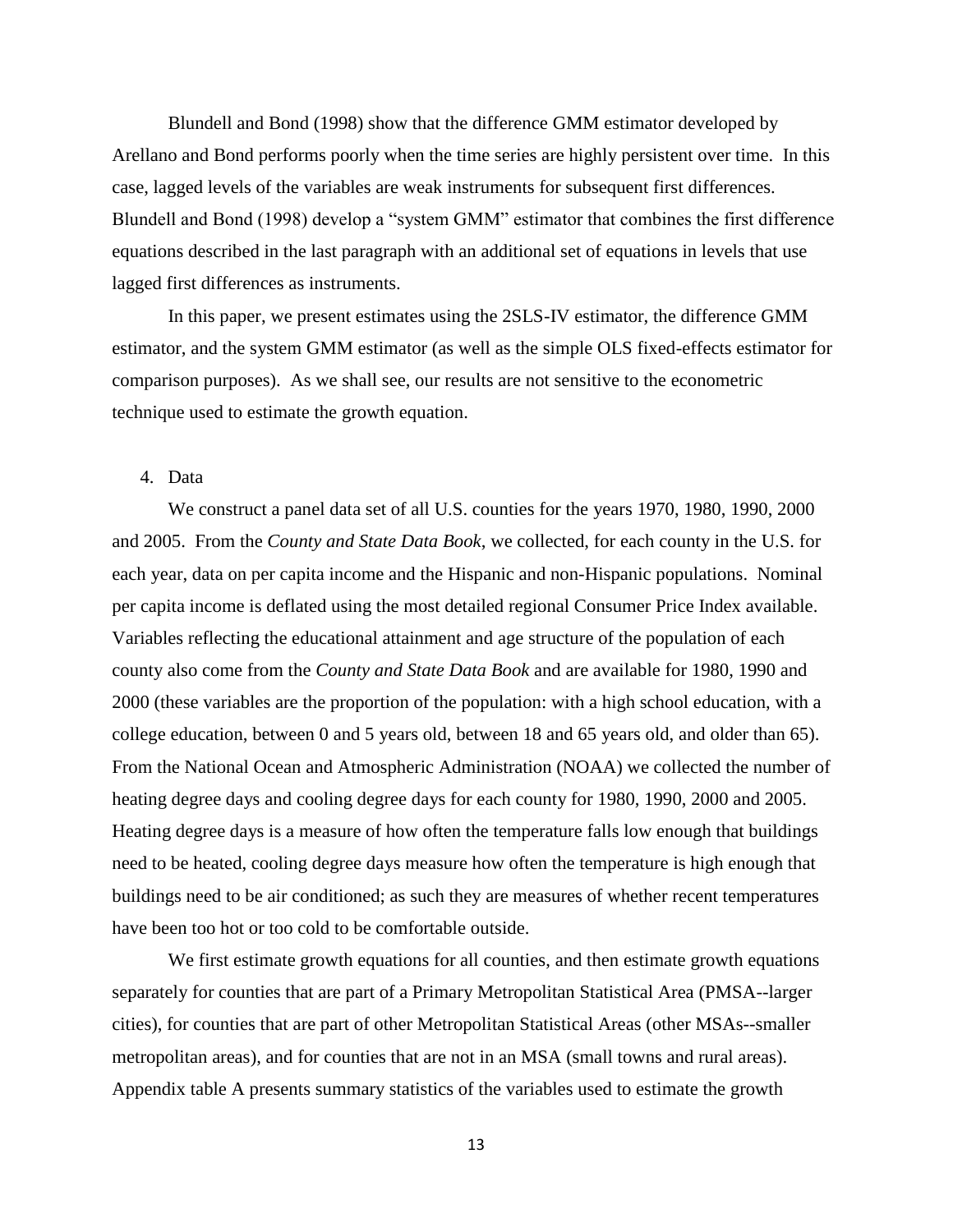regressions for all counties and for non-MSAs. The full panel is of 3101 counties, with observations at five points in time over a 35 year period (1970, 1980, 1990, 2000 and 2005). The first four columns of table A present the average growth in per capita income across counties for 1970-1980, 1980-1990, 1990-2000 and 2000-2005. On average, income growth rates are highest in the 1970s and 1980s. The next set of columns in table A present summary statistics for the variables used to estimate the growth regressions. Because the regressions include values of the dependent and independent variables lagged one period, and because some of the variables needed to estimate the regression are not available in 2005, the explanatory variables used to estimate the economic growth equation are from 1980, 1990 and  $2000$ .<sup>8</sup>

### 5. Results

 $\overline{\phantom{a}}$ 

The results of the economic growth regressions estimated using data from all counties are presented in table 2. The estimated equations perform well. In all specifications, the coefficients are almost always statistically significant and the signs of the coefficients are as expected. The coefficients on the education variables are positive and significant, and counties with a higher working age population (18-64 years old) have faster economic growth. In all specifications, the coefficient on the lagged dependent variable is negative, significant and within the range reported in the literature. We have more to say about this coefficient below.

The instrumental variables in the 2SLS-IV regressions are required to fulfill two conditions: they must be correlated with the variables that they instrument for, and they must be uncorrelated with the error term in the economic growth regression. We test whether our data fulfill the first assumption by jointly testing the statistical significance of the instrumental variables in the first-stage regressions. In both first stage regressions (where the dependent variables are the log of the Hispanic population and the log of the non-Hispanic population, respectively) the instrumental variables, as a group, are always highly statistically significant. The cold degree days and heating degree days instrumental variables are significant for both Hispanic and non-Hispanic populations in almost all first-stage regressions, no matter the sample

 $8$  The total number of observations for each variable used in the regression is 9303 (3101 counties for three years). The number of observations used in each regression is less than 9303 because we do not have data on heating degree and cooling degree days (instrumental variables) for all counties and years and because we use the log of the Hispanic population as an explanatory variable in the regressions, and therefore lose the 78 county/year combinations where the Hispanic population is reported as zero.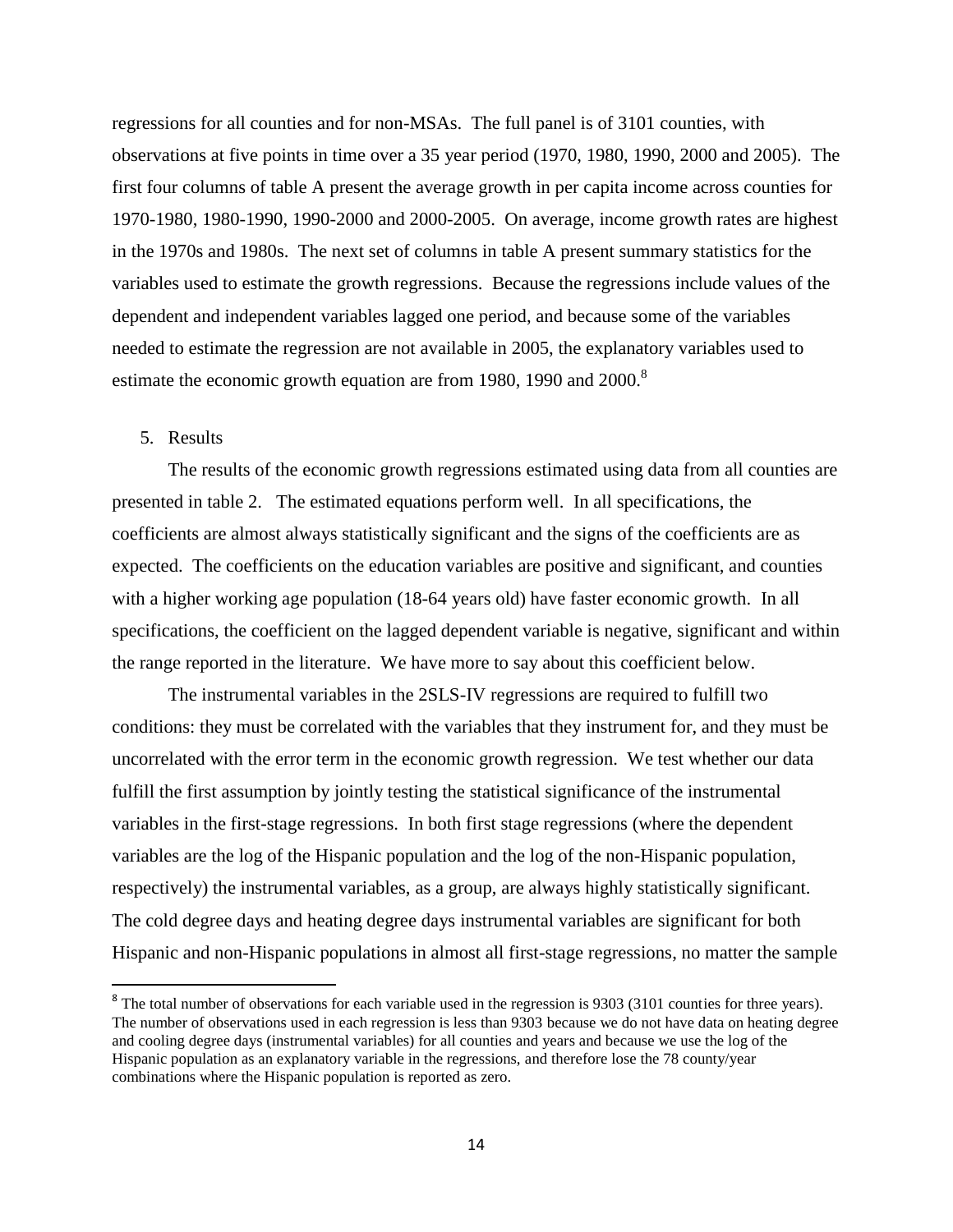used. In the regressions reported in table 2, in the first stage regressions the lagged Hispanic population variable is significant and negative for both the Hispanic and non-Hispanic populations. In the first stage regressions for other sub-samples of the counties, the lagged Hispanic population variable is almost always a significant and negative determinant of Hispanic population growth, but is most often an insignificant determinant of non-Hispanic population growth. The negative relationship between lagged Hispanic population and current growth in the Hispanic population is consistent with the phenomenon that Hispanics have recently been moving disproportionately to non-traditional destinations (where historically the Hispanic population is small). The Sargan/Hansen test statistics, reported at the bottom of table 2, test the null hypothesis that the instrumental variables are correlated with the error term in the economic growth regression. The p-values of the Sargan/Hansen test statistics for the 2SLS-IV estimates indicate that we can reject the hypothesis that the instrumental variables are correlated with the error term in the structural equation. Also reported at the bottom of table 2 are Hausman test statistics for the null hypothesis that the 2SLS-IV estimates are not significantly different from the simple OLS estimates with county fixed effects. We can clearly reject this hypothesis, indicating that endogeneity bias is present in the simple OLS estimates and, therefore, that the 2SLS-IV estimates are preferred.

The difference and system GMM estimates assume that the errors in the non-differenced equations are serially correlated of degree 1. Table 2 presents the test statistic developed in Arellano and Bond (1991) to test the null hypotheses that the errors do not exhibit serial correlation. We can reject the null hypothesis, indicating that the difference and system GMM estimates are appropriate. However, the Sargan/Hansen statistics indicate that the expanded instrumental variable set used in the difference and system GMM estimates is correlated with the error term in the structural equation. This leads us to view the GMM results with some skepticism. Given doubts about the validity of the instruments used in the difference and system GMM estimates, our preferred estimates are the 2SLS-IV estimates, although our qualitative conclusions are not sensitive to the technique used to estimate the growth regressions.

The non-Hispanic population variable has a negative but insignificant coefficient in the OLS fixed effects regression. As discussed previously, the estimate of this coefficient may be biased due to reverse causation, or endogeneity, between economic growth and population growth (higher economic growth could attract a higher population). The 2SLS-IV and GMM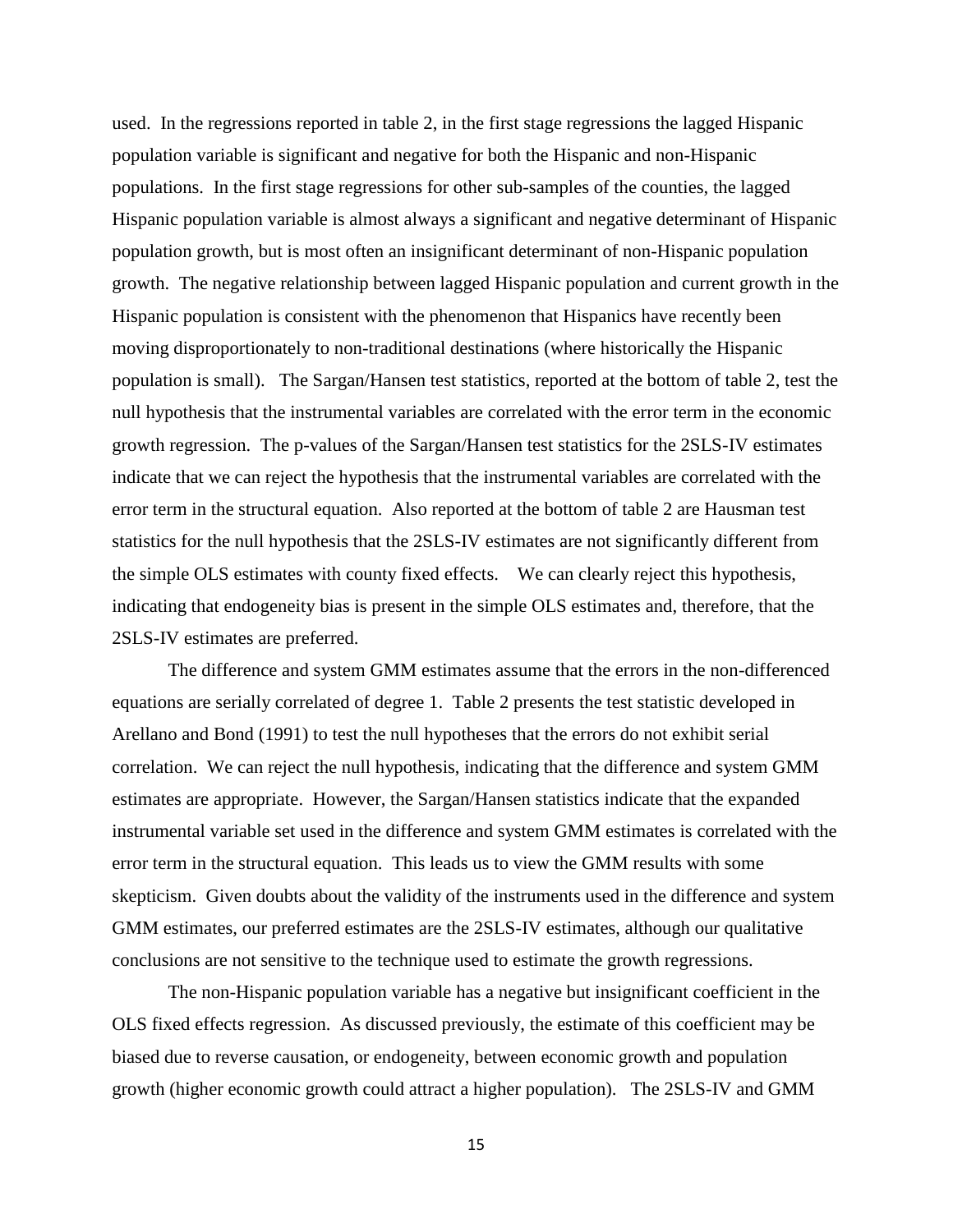estimators are an attempt to correct for this endogeneity bias, and in the 2SLS-IV estimates the coefficient on the non-Hispanic population variable becomes more negative and statistically significant. This negative and significant coefficient is consistent with the effect of population growth on economic growth predicted by the Solow model. The coefficient on the non-Hispanic population variable is also negative and significant in the difference GMM estimate, but not in the system GMM estimate.

On the other hand, the coefficient on the Hispanic population variable is positive and significant in all specifications. Further, the size of the coefficient increases when we compare the 2SLS-IV and GMM estimates to the OLS fixed-effects estimate. This implies that Hispanics are being attracted to slow growing counties, and that once we control for this type endogeniety the positive impact of Hispanic immigration on county per capita income growth is larger. In our preferred 2SLS-IV estimates, a 1% increase in the Hispanic population of a county leads to about a 0.07% increase in the growth rate of real per capita income.

The coefficient on the lagged value of log income per capita is an estimate of  $\sigma$  (= -e<sup>- $\psi$ t</sup>) and an indication of the speed of convergence to the steady state level of income per capita. Barro and Sala-i-Martin (1995, 2003) show that in the Solow neoclassical model of economic growth, including the potential for migration in the theoretical model raises the convergence coefficient (ψ). For our analysis, this larger convergence coefficient would mean an estimated value of  $\sigma$  smaller in absolute value. Moreover, "if migration is an important source of convergence", when migration is appropriately accounted for in the regression analysis, "then the estimated convergence coefficient  $(\psi)$  should become smaller" (Barro and Sala-i-Martin,1995, p. 410). This implies that we should observe the absolute value of the coefficient on the lagged value of per capita income in the growth regressions to be larger in regressions that omit the population variables, compared to regressions that include the population variables and correct for endogeneity (the latter results are presented in table 2). When we re-estimate the equations reported in table 2, but omit the population variables, the absolute value of the coefficient on the lagged dependent variable is always larger than the absolute value of the coefficient on the lagged dependent variable in the specifications reported in table 2. In other words, our data and models conform to the Barro and Sala-i-Martin theoretical analysis.<sup>9</sup>

l

 $^9$  This is also true when we consider only the sub-sample of non-metropolitan counties (whether growing or declining in population). When we re-estimate the economic growth regressions for these sub-samples of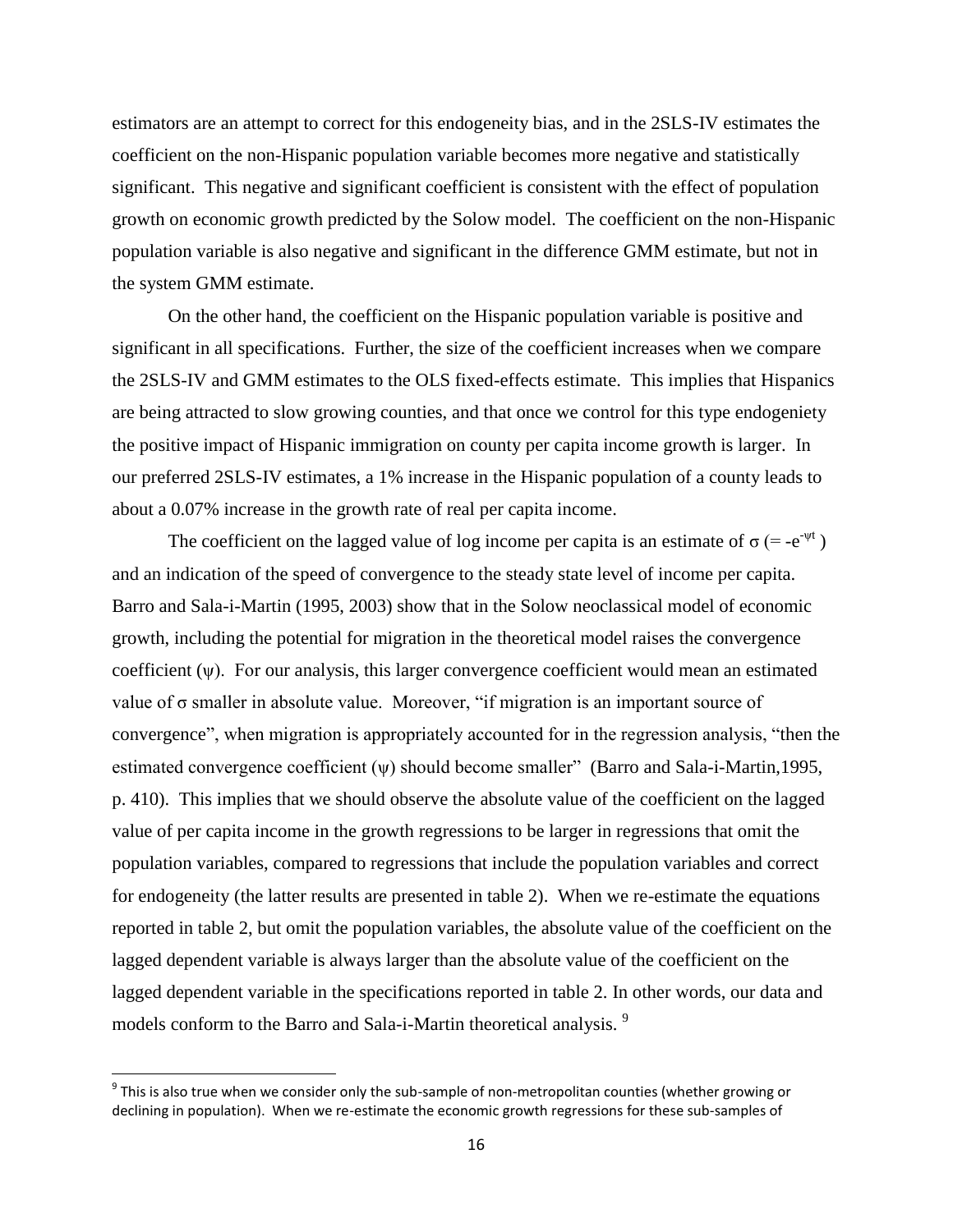Our results are also similar to their empirical findings which provide weak evidence that adding immigration to a Solow migration model raises the convergence coefficient. Barro and Sala-i-Martin (2004, p.486) write: "The evidence here is not definitive but suggests that migration plays only a minor role in the convergence story." In equations that omit the population variable but are otherwise identical to those in the columns of table 2, the coefficient on the lagged dependent variable is (standard errors in parentheses): -0.137 (0.012) for the fixed effects model (compared to -0.110, from column 2 in table 2); -0.349 (0.010) for the first difference model (compared to -0.326, from column 3 in table 2); -0.841 (0.097) for the Difference GMM (compared to -0.698 in table 2); and -0.756 (0.032) for the System GMM (compared to -0.722 in table 2).

The results presented in table 2 suggest that while general population growth has a negative impact on income per capita in an average county, Hispanic population growth has a positive impact.<sup>10</sup> However, table 3 shows that Hispanic population growth has a positive impact on per capita income only in those counties that had been losing population in the 1970s and 1980s and only in small towns and rural counties (counties not in an MSA). When the economic growth regression is re-run using data only from counties that had been losing population, the estimated impact of Hispanic population growth on per capita income growth is positive and statistically significant in all specifications. On the other hand, in the estimates of the economic growth equations that use data only from counties whose populations were growing in the 1970s and 1980s, the results from most specifications indicate that Hispanic population growth has negative impacts on per capita income. Table 3 also presents the estimates of the growth regressions separately for counties in large metropolitan areas (PSMAs), smaller MSAs, and non-MSAs (small towns and rural areas). Only in the small towns and rural areas (non-MSAs) is the estimated impact of Hispanic population growth consistently positive and significant. In large and small metropolitan areas Hispanic population growth has a negative or insignificant estimated impact on economic growth in all but one specification.

Table 4 reinforces the point that Hispanic population growth has a positive impact on per capita income growth only in small towns and rural areas that had been losing population in the

l

counties, but omit the population variables, then the absolute value of the coefficient on the lagged dependent variable is consistently larger than the absolute value on the lagged dependent variable when the population variables are included. These results are available upon request.

 $10$  Because we do not weight the data by a county's population, the regression results do not represent the impact of population growth on the average person in the United States, but rather on an average county.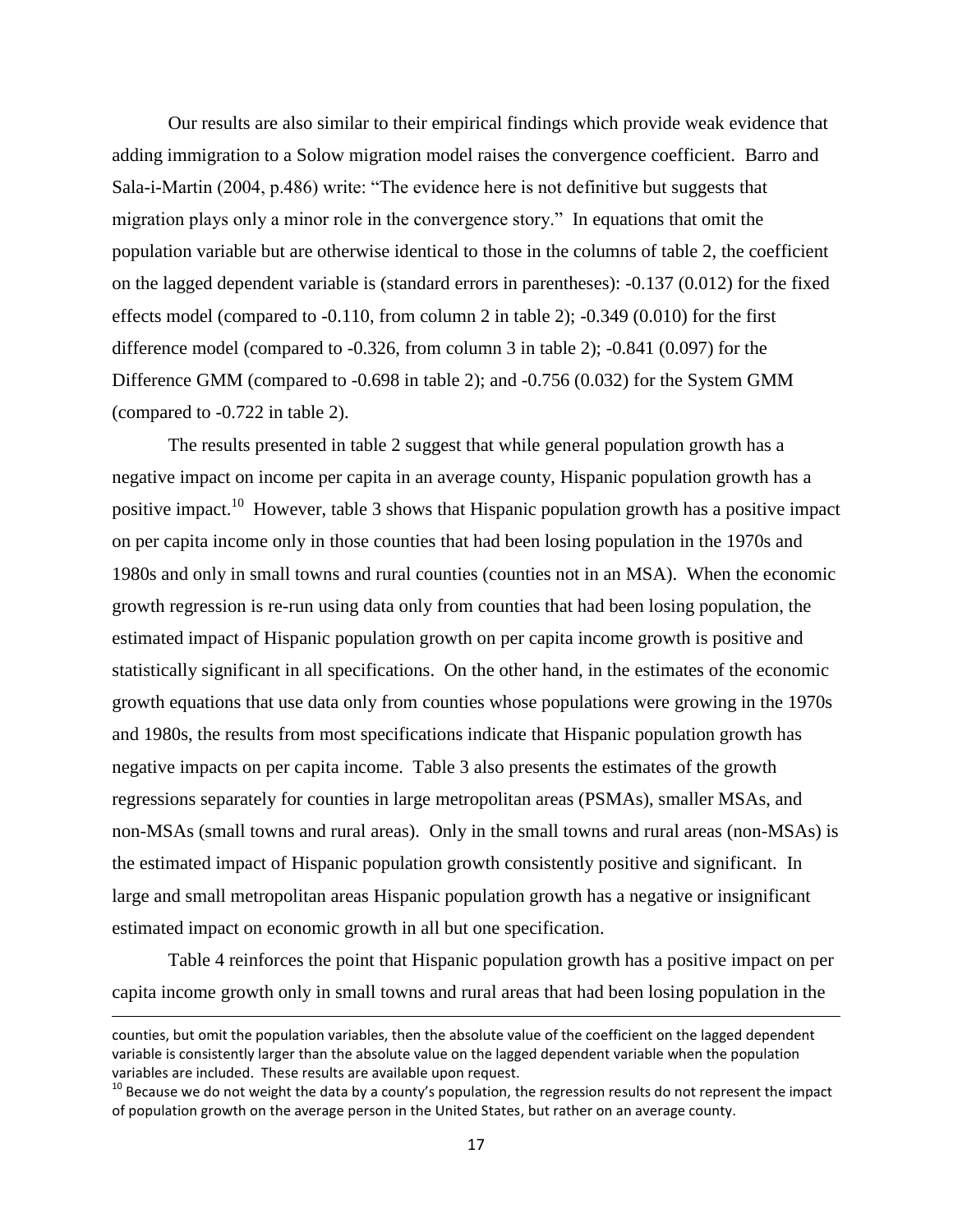1970s and 1980s; for this group of counties the coefficient on the Hispanic population variable is always positive and significant, no matter the econometric technique used to estimate the economic growth equation. Using our preferred 2SLS-IV estimates, a 1% increase in the Hispanic population in these counties leads to a 0.12% to 0.17% increase in the growth rate of per capita real income. Hispanic population growth also has a (smaller) positive impact in small towns and rural areas where the population grew in the 1970s and 1980s. On the other hand, in the estimates using data from large cities and smaller MSAs, the estimated impact of Hispanic population growth on per capita income is either negative or statistically insignificant (except for the system GMM estimate, which failed some specification tests and which we therefore view with some skepticism).

The results of the estimated per capita income growth regressions clearly indicate that Hispanic immigrant and population growth has had a positive impact on real income per capita in America's small towns and rural areas in the last 25 years. On the other hand, there is no clear evidence that the influx of Hispanic immigrants has had a similar positive impact on the economies of counties in small or large metropolitan areas.

#### 6. Robustness checks

In this section we describe several checks of the robustness of our main findings. We do not include tables of these results because they are very similar to those reported already, but they are available upon request.

One possibility is that what we have found is evidence that the influx of Hispanics has induced an increase in government transfer payments into the county. In order to test this possibility, we re-estimated the economic growth regressions after subtracting transfers from the measure of income (so that income measured only non-transfer income). The results of this specification test indicate that transfer payments are not driving our results. In these alternative growth regressions a larger Hispanic population in a county causes increases in the per capita income growth rate, but only in counties not in MSAs. As above, the positive impact of Hispanic population growth is larger in those counties that had been losing population in the 1970s and 1980s. The magnitudes of the estimated effects are similar to those reported above and in the tables.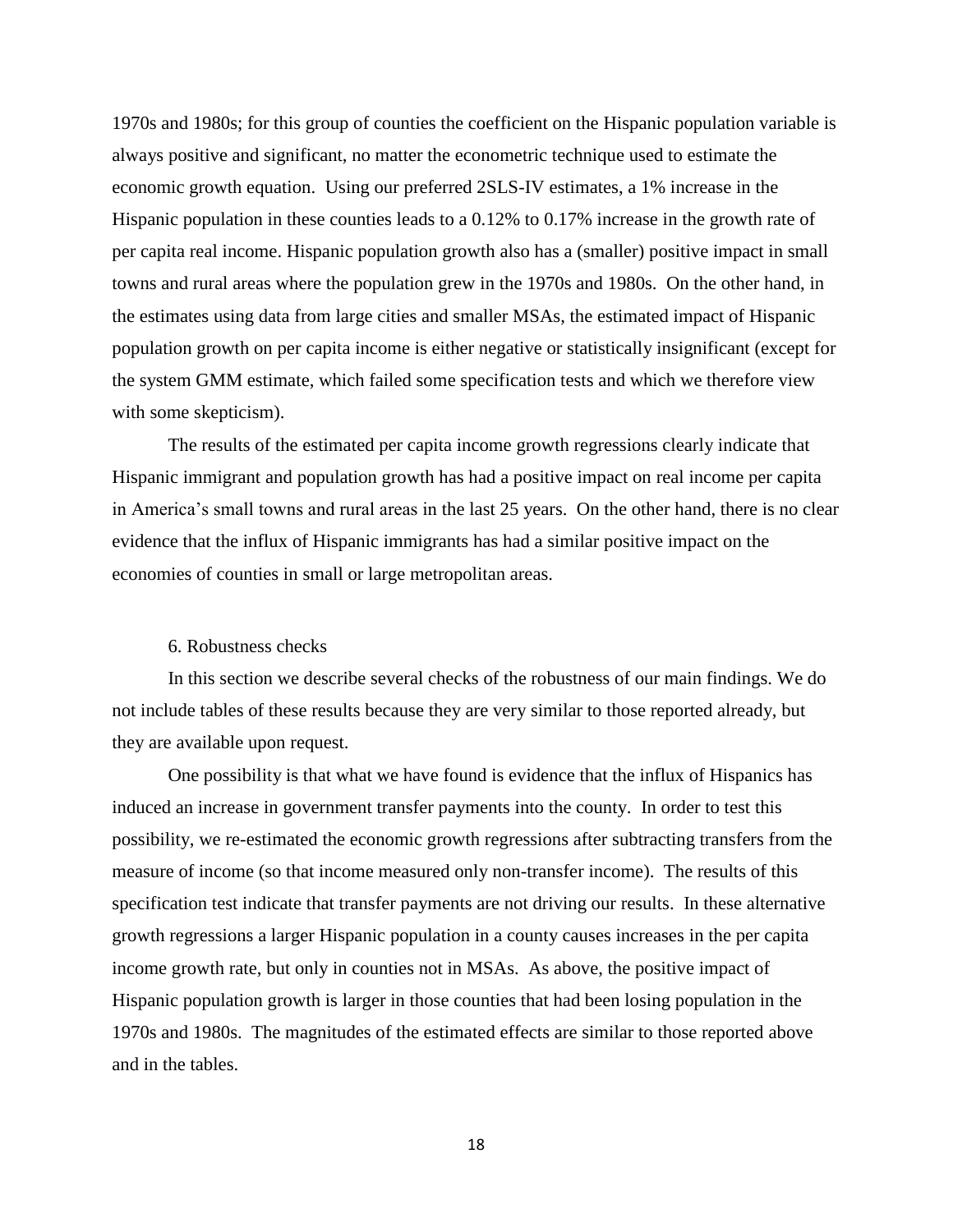In the main analysis, we used first difference regression and the log of the Hispanic and non-Hispanic population to capture the impact of changes in these populations on economic growth. As a specification test, we also re-estimated the economic growth regressions using the rates of growth of the Hispanic and non-Hispanic populations as independent variables, as is done in much of the economic growth literature (for example, Barro and Sala-i-Martin, 1994 and 2005). As another specification test, we also re-estimated the economic growth regressions using the log of total population and the proportion of the population that is Hispanic as two independent variables, as is common in the migration literature (especially the literature on the impact of immigration on wages as in, for example, Card, 2007). The results of the regressions using both of these alternative measures of the Hispanic population in a county are consistent with the results presented in this paper. That is, a higher growth rate in the Hispanic population (or a higher proportion of the population that is Hispanic) in a county causes increases in the per capita income growth rate, but only in counties not in MSAs. As above, both alternative specifications indicate that the positive impact of Hispanic population growth is larger in those counties that had been losing population in the 1970s and 1980s. The magnitudes of the estimated effects are similar to those reported earlier.

As our final specification test, we re-estimated the instrumental variable equations excluding the lagged Hispanic population in the first stage regressions (leaving only heating and cooling days as instruments). When we did this, the signs and significance levels of the coefficients on the population variables in the structural equations were the same as those reported in the table.

In summary, our results do not appear to be sensitive to the econometric technique used to estimate the growth regressions, to the functional form of the population variables, to the specific measurement of the per capita income variable, nor to the specific set of instrumental variables used.

#### 7. Summary

In the 1990s, rural and small towns in the United States, which had been losing population, became the destinations for an increasing number of Hispanic immigrants and their families. In this paper, we have focused on the question of whether Hispanic immigration into American small towns and rural areas has benefited those communities whose populations had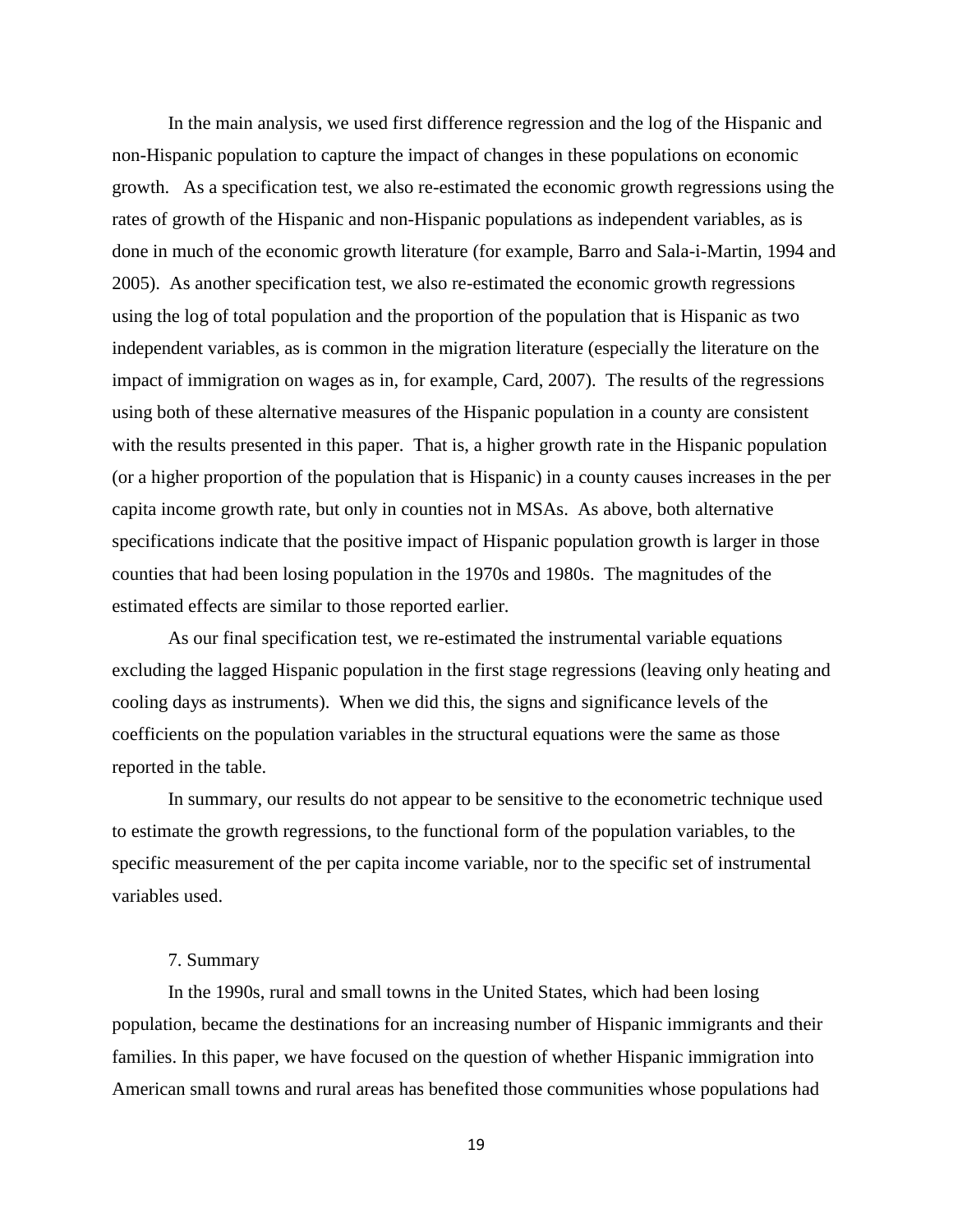been declining in the 1970s and 1980s by reviving their economic growth. The answer to this question is yes; a growing Hispanic population has a causal positive effect on real per capita income in counties not in metropolitan statistical areas. These same positive effects of a growing Hispanic population are not found for counties in metropolitan statistical areas (either large or small SMSAs). Further, the positive impact of Hispanic immigration on small towns and rural areas is larger for those non-metropolitan areas that had been losing their non-Hispanic population, compared to those that had been gaining population. These results are very robust across several specifications and the econometric technique used to estimate the economic growth regressions.

The reason for the causal connection between Hispanic influx and faster growth may be one or more of several possibilities. Perhaps Hispanic immigrants and their children can revitalize small towns because they make the population younger; possibly the immigrants have human capital, entrepreneurial talent or a willingness to work long and hard, and at jobs natives will not take, that can provide a shot in the arm to the local economy. While our analysis cannot identify the precise mechanism by which Hispanic immigration contributes to small town growth, we do establish the existence of this relationship in the data. As such, we can reject the suggestion that the Hispanic immigrants are a drain on already struggling small town and rural economies.

Economic growth is only one potential impact of a growing Hispanic population on small towns and rural areas. Extensions to this paper should seek to understand how the immigrants have affected the public fiscal situation, the structure of local economies, or the cost of living. Future research on these issues in combination with the findings of this paper are necessary if we are to answer completely the question posed in the title, "Are Hispanic Immigrant Families" Reviving the Economies of America's Small Towns?".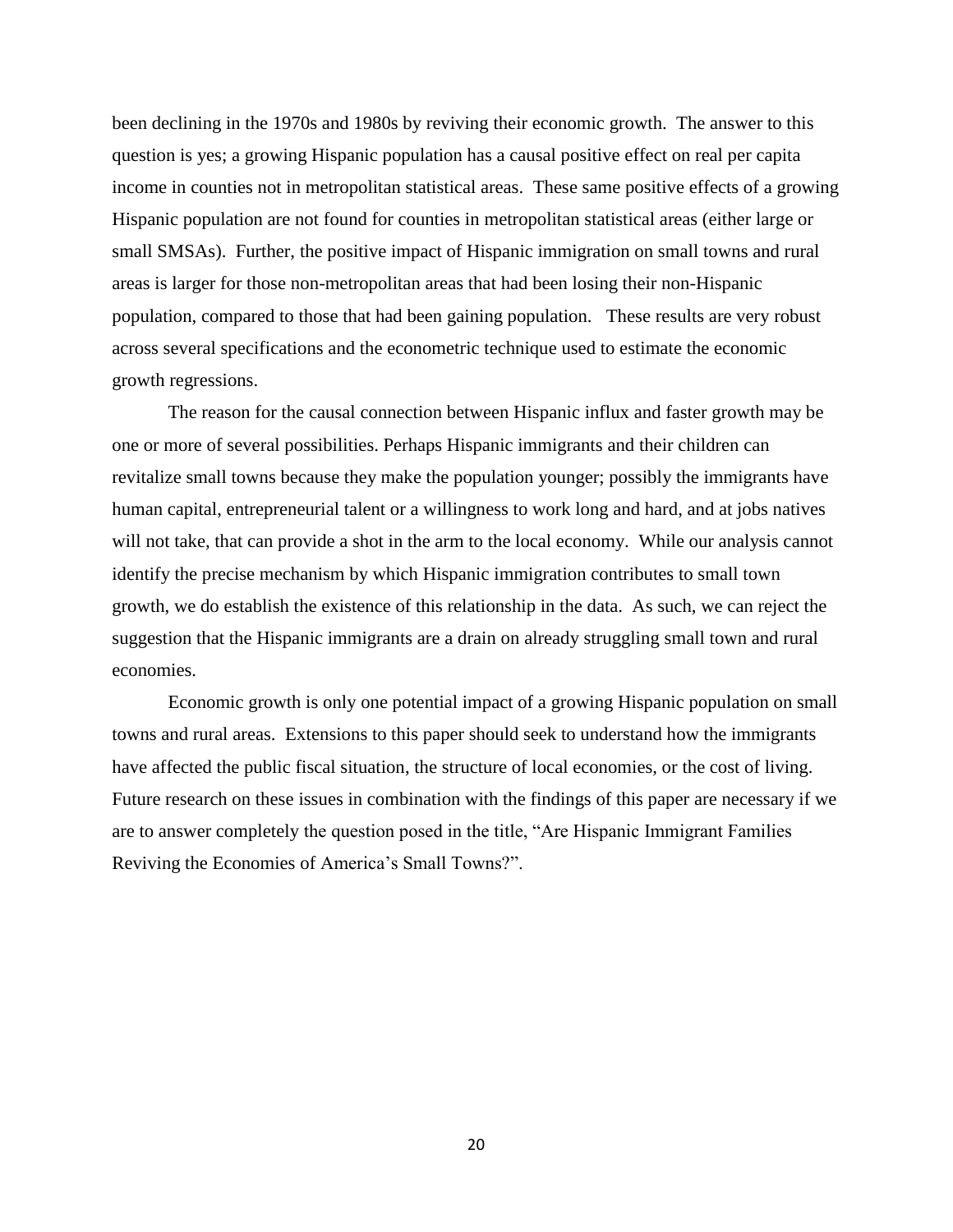# BIBLIOGRAPHY

Arellano, Manuel, and Stephen R. Bond. 1991. "Some Tests of Specification for Panel Data: Monte Carlo Evidence and an Application to Employment Equations." *Review of Economics and Statistics*, 58(2): 277-297.

Barro, Robert J., and Xavier Sala-i-Martin. 2004. *Economic Growth: Second Edition*. Cambridge: MIT Press.

Barro, Robert J., and Xavier Sala-i-Martin. 1995. *Economic Growth*. Cambridge: MIT Press.

Becker, Gary. 1993. *Human Capital: A Theoretical and Empirical Analysis, with Special Reference to Education: Third Edition*. Chicago: University of Chicago Press.

Blundell, Richard W., and Stephen R. Bond. 1998. "GMM Estimation with Persistent Panel Data: An Application to Production Functions." *Econometric Reviews*, 19(3): 321-340.

Bond, Stephen., Anke Hoeffler, and Jonathan Temple. 2001. "GMM Estimation of Empirical Growth Models." Center for Economic Policy Research Discussion Paper 3048.

Borjas, George. 1987. "Self-Selection and the Earnings of Immigrants." *American Economic Review*, 77(4): 531-53.

Borjas, George. "The Economics of Immigration." *Journal of Economic Literature* 32 (1994): 1667–717.

Borjas, George, Stephen Bronars, and Stephen Trejo. 1992. "Self-selection and Internal Migration in the United States.‖ *Journal of Urban Economics*, 32(2): 159-185.

Brezis, Elise, and Paul Krugman. 1996. "Immigration, Investment and Real Wages." *Journal of Population Economics*, 9(1): 83-93.

Card, David. 2007. "How Immigration Affects U.S. Cities." Centre for Research and Analysis of Migration Discussion Paper 11-07.

Card, David, and Ethan Lewis. 2007. "The Diffusion of Mexican Immigrants During the 1990s: Explanations and Impacts.‖ In *Mexican Immigration*, ed. George Borjas, 193-228. Chicago: University of Chicago Press.

Caselli, Francesco, Gerardo Esquivel, and Fernando Lefort. 1996. "Reopening the Convergence Debate: A New Look at Cross-Country Growth Empirics." *Journal of Economic Growth*, 1(3): 363-389.

Chiswick, Barry. 1999. ―Are Immigrants Favorably Self-Selected?‖ *American Economic Review*, 89(2): 181-185.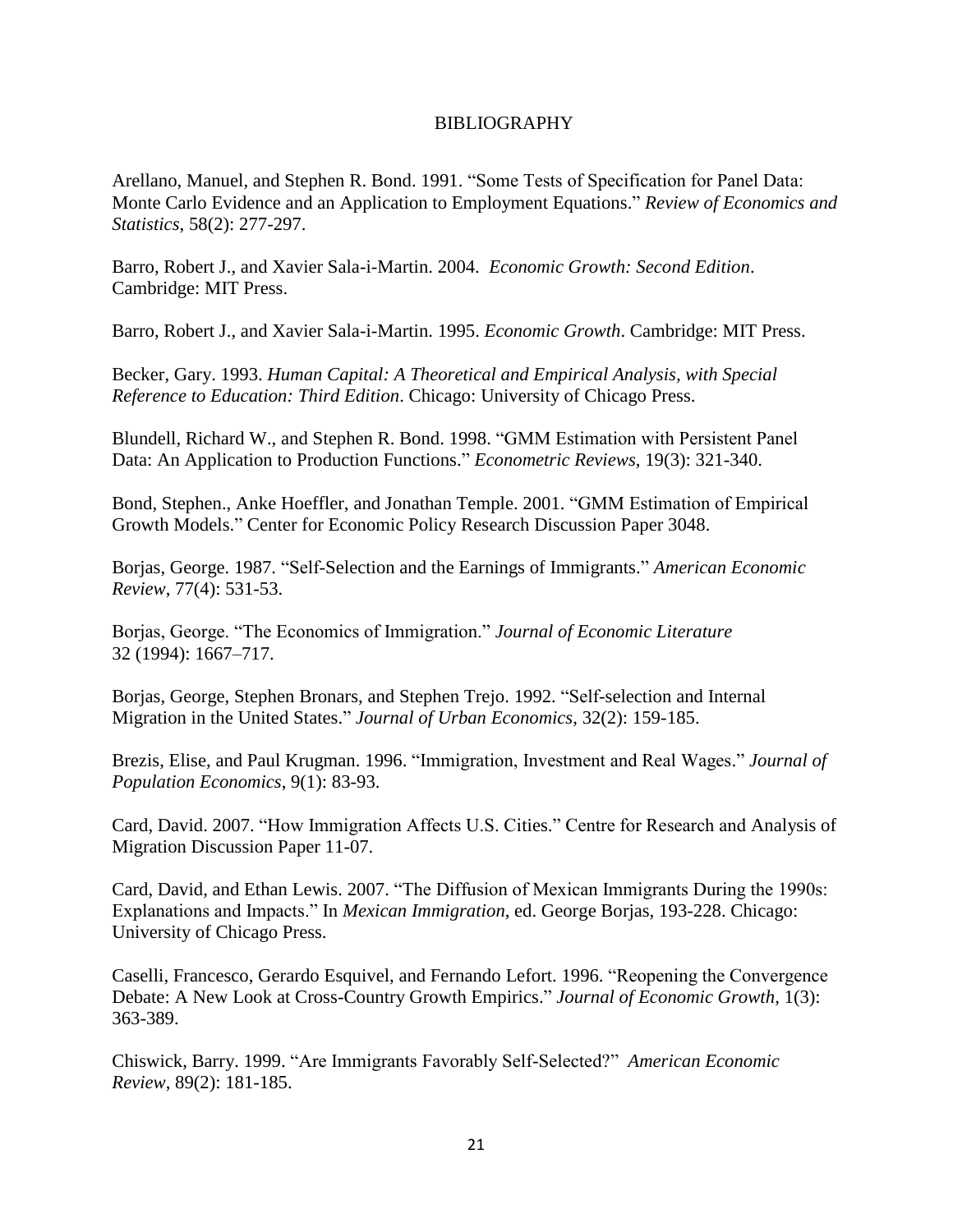Chiswick, Barry, and Paul Miller. 2008. "Why is the Payoff to Schooling Smaller for Immigrants?‖ *Labour Economics*, 15(6): 1317-1340.

Dolado, Juan, Alessandra Goria, and Andrea Ichino. 1994. "Immigration, Human Capital and Growth in the Host Country: Evidence from Pooled Country Data." *Journal of Population Economics*, 7(1): 193-215.

El Nasser, Haya. 2008. "Counties Feel the Impact of Hispanic Immigration; Newer Arrivals Counter Communities' Shrinking Younger Populations.‖ *USA Today*. June 30, 1.

Etzo, Ivan. 2008a. "Internal Immigration: a Review of the Literature." Munich Personal RePEc Archive Paper No. 8783.

Etzo, Ivan. 2008b. "Internal Migration and Growth in Italy." Munich Personal RePEc Archive Paper No. 8642.

Friedberg, Rachel M., and Jennifer Hunt. 1995. "The Impact of Immigration on Host Country Wages, Employment, and Growth." *Journal of Economic Perspectives*, 9(2): 23-44.

Gezici, Ferhan, and Geoffrey J.D. Hewings. 2004. "Regional Convergence and the Economic Performance of Peripheral Areas in Turkey." *Review of Urban and Regional Development Studies*, 16(2): 113-132

Grey, Mark, and Anne Woodrick. 2005. "Latinos Have Revitalized Our Community: Mexican Migration and Anglo Responses in Marshalltown, Iowa." In *New Destinations: Mexican Immigration in the United States*, ed. Victor Zuniga and Ruben Hernandez-Leon, 133-154. New York: Russell Sage Foundation.

Hall, Robert E. and Jones, Charles I. 1999. "Why Some Countries Produce So Much More Output Per Worker Than Others?" *Quarterly Journal of Economics*, 114(1): 83-116.

Hanson, Gordon. 2002. "The Economic Consequences of the International Migration of Labor." National Bureau of Economic Research Working Paper 14490.

Hoeffler, Anke. 2002. "The Augmented Solow Model and the African Growth Debate." Oxford *Bulletin of Economics and Statistics*, 64(2): 135-158.

Jensen, Leif. 1989. *The New Immigration: Implications for Poverty and Public Assistance Utilization.* New York: Greenwood Press.

Johnson, Kenneth, and Daniel Lichter. 2008. "Natural Increase: A New Source of Growth in Emerging Hispanic Destinations in the United States.‖ *Population and Development Review*, 34(2): 327-346.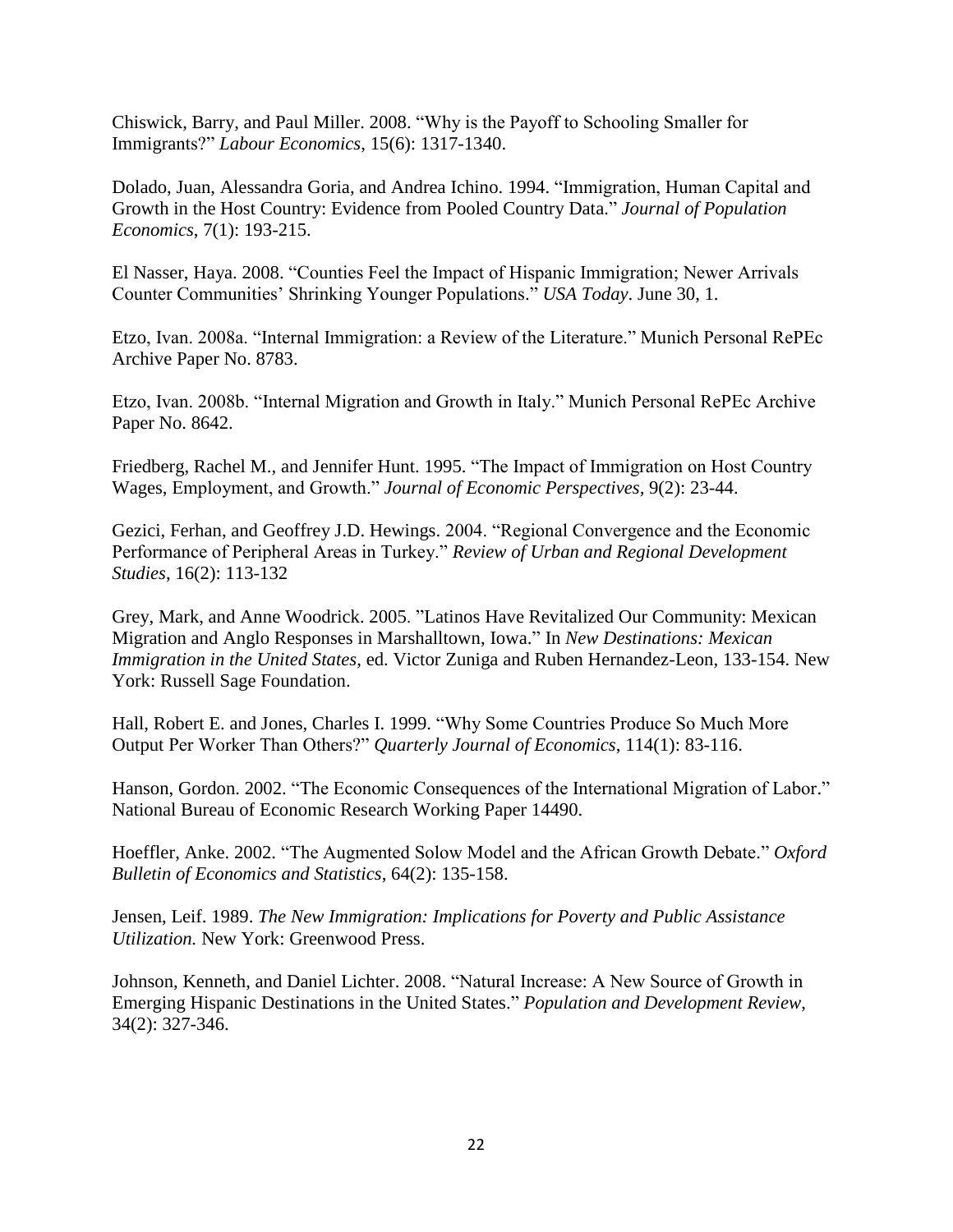Kirdar, Murat, and Sirin Saracoglu. 2007. "Regional Convergence and the Causal Impact off Migration on Regional Growth Rates." Middle East Technical University Department of Economics, Ankara, Turkey.

Mankiw, Gregory, David Romer, and David Weil. 1992. "A Contribution to the Empirics of Economic Growth." *The Quarterly Journal of Economics*, 107(2): 407-437.

Osterbye, Stein and Olle Westerlund. 2007. "Is Migration Important for Regional Convergence? Comparative Evidence for Norwegian and Swedish Counties, 1980-2000." *Regional Studies*, 41(7): 901-915.

Ottaviano, Gianmarco I. P., and Giovanni Peri. 2006. "Rethinking the Effects of Immigration on Wages." National Bureau of Economic Research Working Paper 12497.

Parente, Stephen, and Edward Prescott. 1994. "Barriers to Technology Adoption and Development.‖ *The Journal of Political Economy*, 102(2): 298-321.

Parente, Stephen, and Rui Zhao. 2006. "Slow Development and Special Interests." *International Economic Review*, 47(3): 991-1011.

Peeters, Ludo. 2008. "Selective In-migration and Income Convergence and Divergence Across Belgian Municipalities.‖ *Regional Studies*, 42(7): 905-921.

Peri, Giovanni. 2007. "Immigrants' Complementarities and Native Wages: Evidence from California." National Bureau of Economic Research Working Paper 12956.

Perssons, Joakim. 1997. "Convergence Across the Swedish Counties, 1911-1993." *European Economic Review*, 41(9): 1835-1852.

Poot, Jaques. 2008. "Demographic Change and Regional Competitiveness: The Effects of Immigration and Ageing." *International Journal of Foresight and Innovation Policy*, 4(1/2): 129-145.

Saiz, Albert. 2003. "Room in the Kitchen for the Melting Pot: Immigration and Rental Prices." *Review of Economics and Statistics,* 85 (3): 502-521.

Saiz, Albert. 2007. "Immigration and Housing Rents in American Cities." *Journal of Urban Economics*, 61(2): 345-371.

Shioji, Etsuro. 2001. "Composition Effect of Migration and Regional Growth in Japan." *Journal of the Japanese and International Economies*, 15(1): 29-49.

Soto, Aristides, and Raimundo Torche. 2004. "Spatial Inequality, Migration, and Economic Growth in Chile." *Cuadernos de Economia*, 41(124): 401-424.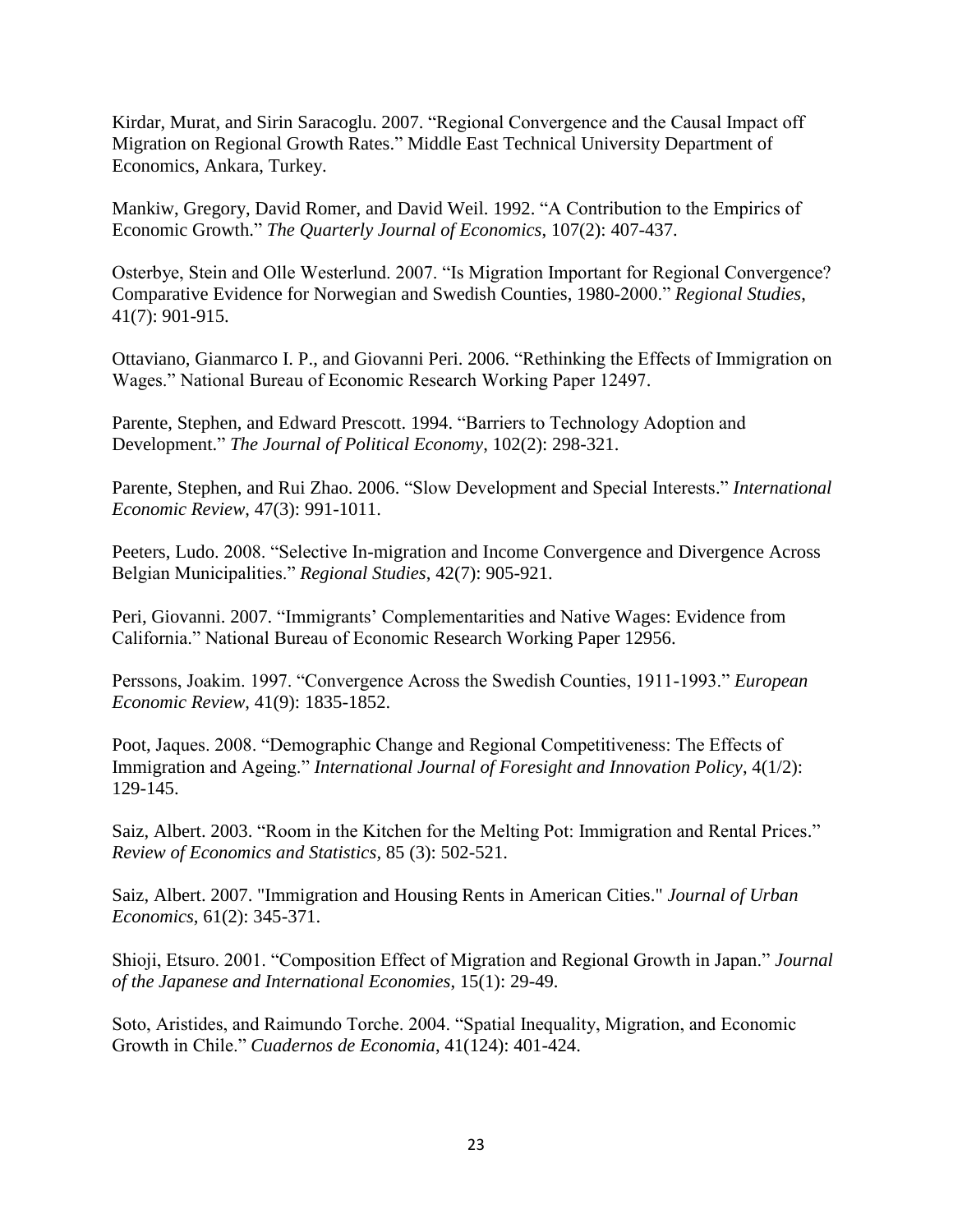Zuniga, Victor , and Ruben Hernandez-Leon. 2005. *New Destinations: Mexican Immigration in the United States*. New York: Russell Sage Foundation.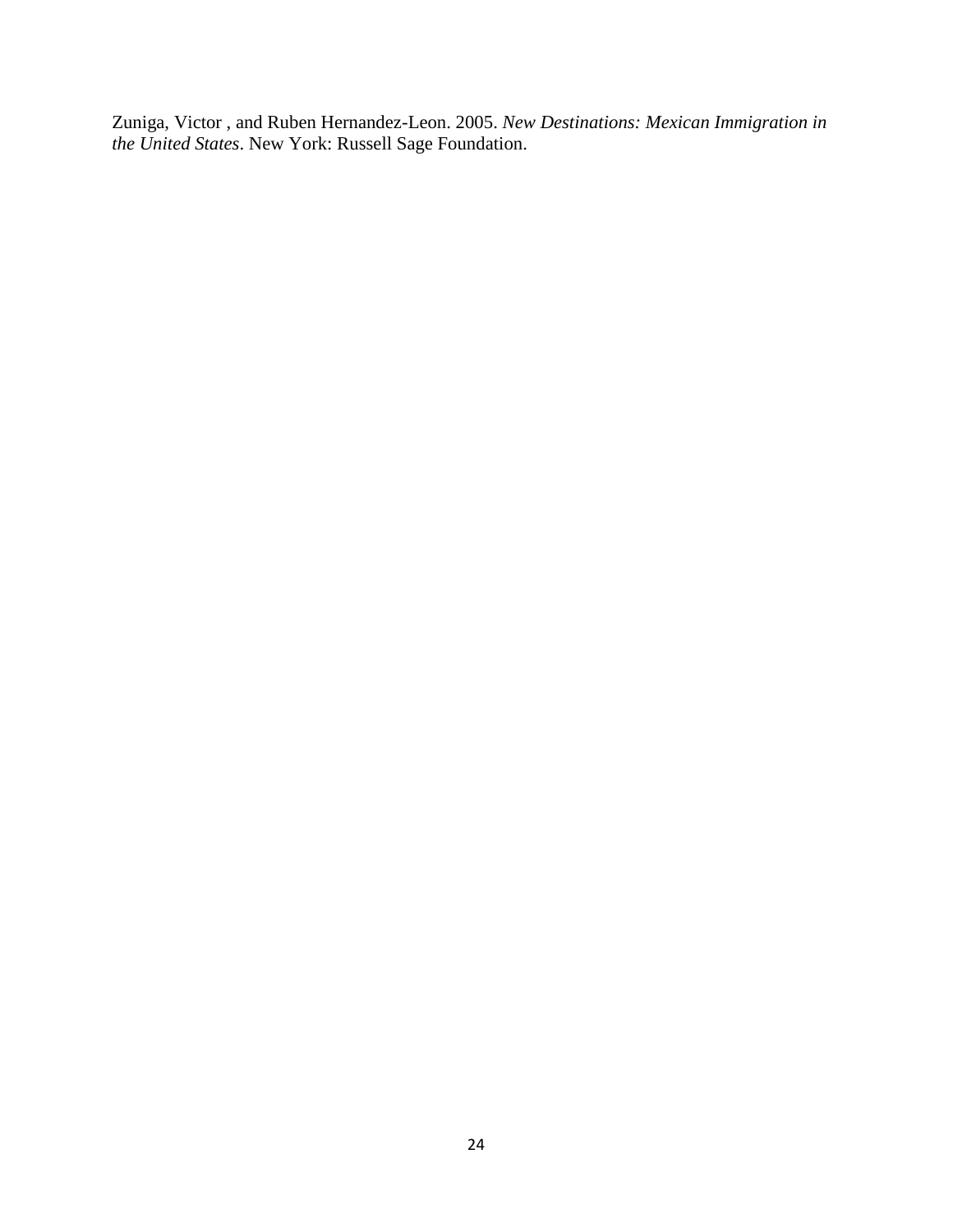

**both Hispanic and non-Hispanic population grew (dark green) and counties where both Hispanic and non-Hispanic population fell (white)**

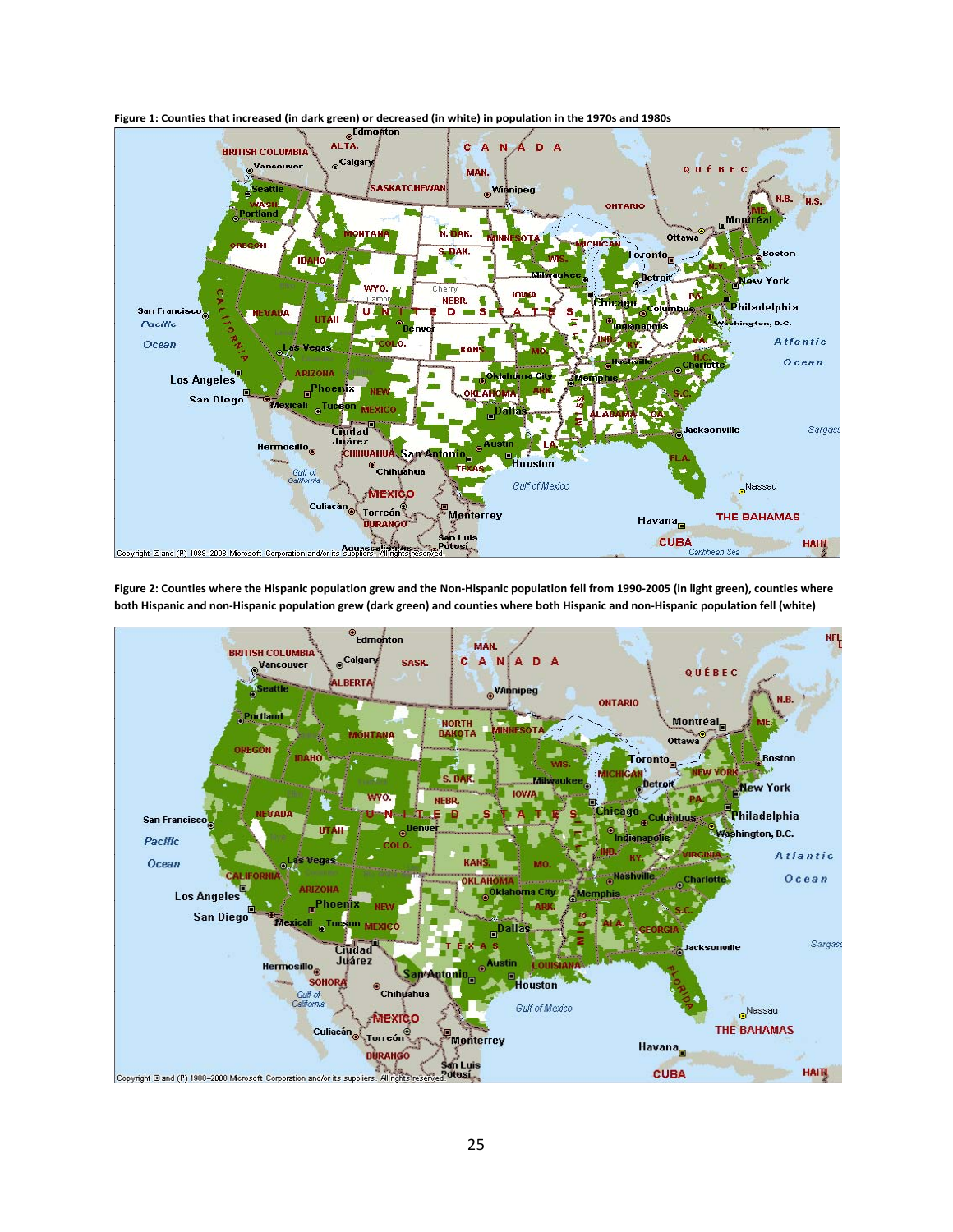**Table 1: Relative Contribution of Hispanic and Non-Hispanic Population to Population Growth from 1990 to 2005, calculated separately for counties where population declined or grew in the 1970s and 1980s**

|                                                                   | <b>Total Population</b><br>Change, 1990-2005 | <b>Contribution of</b><br><b>Hispanics</b> | <b>Contribution of</b><br><b>Non-Hispanics</b> |
|-------------------------------------------------------------------|----------------------------------------------|--------------------------------------------|------------------------------------------------|
| <b>All Counties</b>                                               |                                              |                                            |                                                |
| with declining population in                                      |                                              |                                            |                                                |
| 1970s or 1980s (1479                                              |                                              |                                            |                                                |
| counties)                                                         | 2.2%                                         | 3.6%                                       | $-1.5%$                                        |
| with growing population in                                        |                                              |                                            |                                                |
| 1970s or 1980s (1622                                              |                                              |                                            |                                                |
| counties)                                                         | 26.6%                                        | 10.8%                                      | 15.7%                                          |
| Large Metropolitan Areas (PSMSAs)<br>with declining population in |                                              |                                            |                                                |
| 1970s or 1980s (36 counties)                                      | 3.0%                                         | 5.4%                                       | $-2.4%$                                        |
| with growing population in                                        |                                              |                                            |                                                |
| 1970s or 1980s (111 counties)                                     | 24.5%                                        | 15.4%                                      | 9.2%                                           |
| <b>Smaller Metropolitan Areas (small SMSAs)</b>                   |                                              |                                            |                                                |
| with declining population in                                      |                                              |                                            |                                                |
| 1970s or 1980s (113 counties)                                     | 2.4%                                         | 2.8%                                       | $-0.4%$                                        |
| with growing population in                                        |                                              |                                            |                                                |
| 1970s or 1980s (439 counties)                                     | 29.0%                                        | 9.8%                                       | 19.2%                                          |
| <b>Non-metropolitan Areas (Non-MSAs)</b>                          |                                              |                                            |                                                |
| with declining population in                                      |                                              |                                            |                                                |
| 1970s or 1980s (1308                                              |                                              |                                            |                                                |
| counties)                                                         | 0.7%                                         | 2.0%                                       | $-1.3%$                                        |
| with growing population in                                        |                                              |                                            |                                                |
| 1970s or 1980s (1072                                              |                                              |                                            |                                                |
| counties)                                                         | 24.0%                                        | 5.8%                                       | 18.1%                                          |

Source: Authors' calculations using data from the State and County data book. Notes: Using the decomposition of population growth rates described in Card (2007, page 5).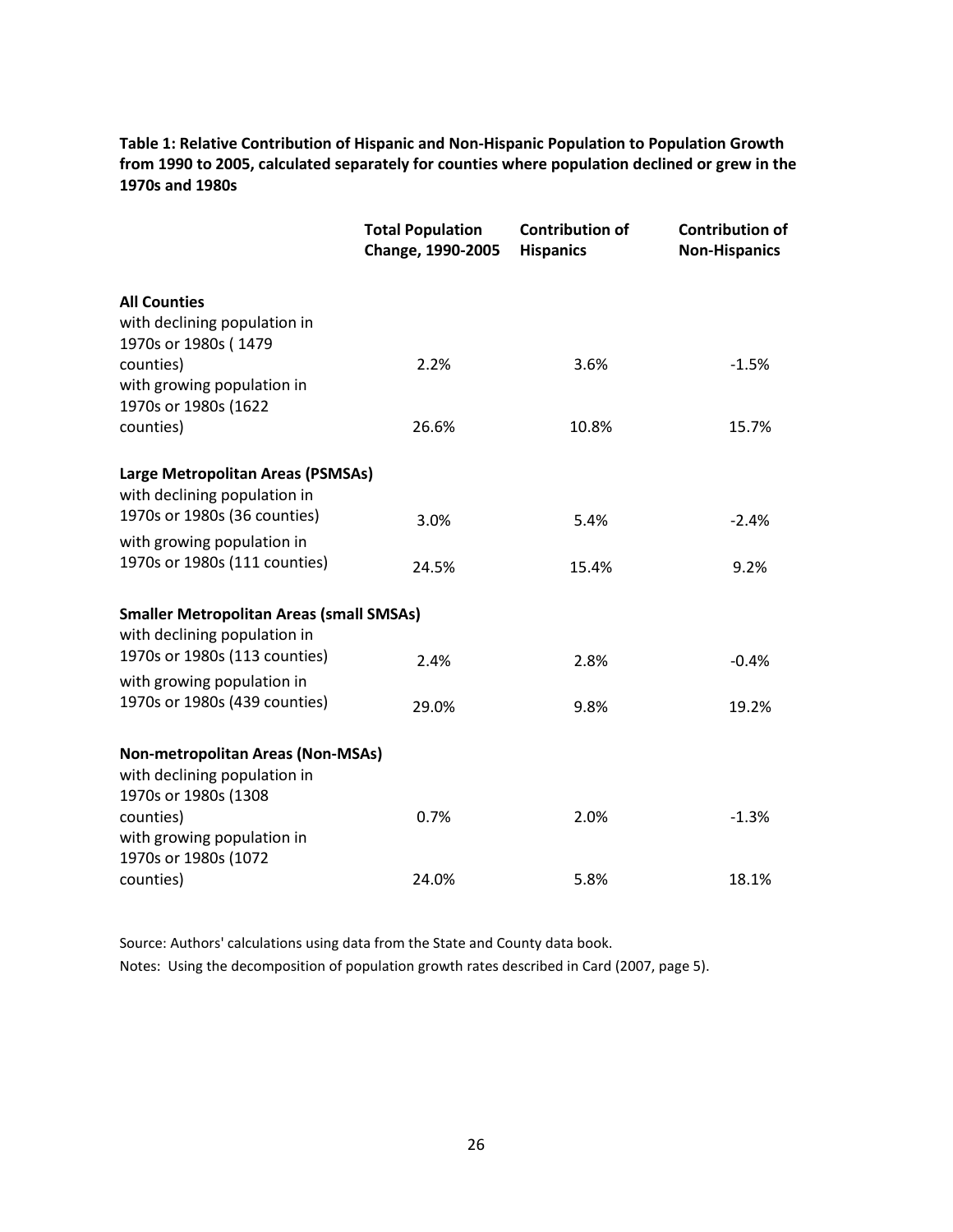| Table 2: Per Capita Income Growth Regressions, using data from all U.S. counties                                                                                                                           |                                                          |                       |                                      |                     |                               |  |                       |                         |  |                      |                       |  |                        |                       |  |
|------------------------------------------------------------------------------------------------------------------------------------------------------------------------------------------------------------|----------------------------------------------------------|-----------------------|--------------------------------------|---------------------|-------------------------------|--|-----------------------|-------------------------|--|----------------------|-----------------------|--|------------------------|-----------------------|--|
|                                                                                                                                                                                                            |                                                          |                       |                                      |                     |                               |  |                       |                         |  |                      |                       |  |                        |                       |  |
|                                                                                                                                                                                                            | Specification<br><b>OLS with county</b><br>fixed effects |                       | 2SLS-IV with county<br>fixed effects |                     | 2SLS-IV (first<br>difference) |  | <b>Difference GMM</b> |                         |  | <b>System GMM</b>    |                       |  |                        |                       |  |
| Variable                                                                                                                                                                                                   |                                                          |                       |                                      |                     |                               |  |                       |                         |  |                      |                       |  |                        |                       |  |
| Dependent Variable: Log of Real Per Capita Income                                                                                                                                                          |                                                          |                       |                                      |                     |                               |  |                       |                         |  |                      |                       |  |                        |                       |  |
| Lagged Dependent<br>Variable                                                                                                                                                                               |                                                          | $-0.116$ (0.012) ***  |                                      |                     | $-0.11(0.015)$ ***            |  | $-0.326(0.013)$ ***   |                         |  | $-0.698$ (0.099) *** |                       |  | $-0.722   (0.035)$ *** |                       |  |
| Log of Hispanic<br>Population                                                                                                                                                                              |                                                          | $0.005$ $(0.002)$ **  |                                      |                     | $0.074$ (0.016) ***           |  |                       | $0.069$ (0.014) ***     |  |                      | $0.052   (0.012)$ *** |  |                        | $0.014   (0.006)$ **  |  |
| Log of Non-Hispanic<br>Population                                                                                                                                                                          |                                                          | $-0.015$ (0.010)      |                                      | $-0.438(0.083)$ *** |                               |  | $-0.596$ (0.130) ***  |                         |  | $-0.698$ (0.010) *** |                       |  |                        | $0.109   (0.014)$ *** |  |
| % High School                                                                                                                                                                                              |                                                          | $0.009$ $(0.000)$ *** |                                      |                     | $0.008(0.000)$ ***            |  |                       | $0.009 _{(0.001)}$ ***  |  |                      | $0.01$ (0.008) ***    |  |                        | $0.017   (0.001)$ *** |  |
| % College                                                                                                                                                                                                  |                                                          | $0.012   (0.001)$ *** |                                      |                     | $0.019(0.002)$ ***            |  |                       | $0.019(0.002)$ ***      |  |                      | $0.024   (0.002)$ *** |  |                        | $0.008   0.001  ***$  |  |
| % Age 0-5                                                                                                                                                                                                  | 0.027                                                    | $(0.002)$ ***         |                                      |                     | $0.037  _{(0.004)}$ ***       |  |                       | $0.028  _{(0.004)}$ *** |  |                      | $0.027$ (0.005) ***   |  |                        | 0.007   (0.005)       |  |
| % Age 18-64                                                                                                                                                                                                |                                                          | $0.006   (0.001)$ *** |                                      |                     | $0.015 _{(0.002)}$ ***        |  |                       | $0.009  _{(0.002)}$ *** |  |                      | $0.004   (0.002)$ **  |  | $-0.001$ (0.002)       |                       |  |
| % Age 65 and up                                                                                                                                                                                            |                                                          | $0.006$ $(0.001)$ *** |                                      |                     | 0(0.002)                      |  | $-0.001$ (0.003)      |                         |  | $-0.006$ (0.003) **  |                       |  |                        | $0.016   (0.002)$ *** |  |
| Time Dummies                                                                                                                                                                                               | <b>YES</b>                                               |                       |                                      | <b>YES</b>          |                               |  | <b>YES</b>            |                         |  | <b>YES</b>           |                       |  | <b>YES</b>             |                       |  |
| Sargan/Hansen test<br>(p-value)                                                                                                                                                                            |                                                          |                       |                                      | 0.643               |                               |  | 1.000                 |                         |  | 0.000                |                       |  | 0.000                  |                       |  |
| Hausman test<br>(p-value)                                                                                                                                                                                  |                                                          |                       |                                      | 0.000               |                               |  | 0.000                 |                         |  | 0.000                |                       |  | 0.000                  |                       |  |
| Arellano-Bond AR(1)<br>test statistic                                                                                                                                                                      |                                                          |                       |                                      |                     |                               |  | $-3.982$ ***          |                         |  | $9.187$ ***          |                       |  | 4.99 ***               |                       |  |
| Notes: Significant at 10% (*); significant at 5% (**); significant at 1% (***). Standard errors are in parenthesis.<br>All reported standard errors and test statistics are heteroskedasticity-consistent. |                                                          |                       |                                      |                     |                               |  |                       |                         |  |                      |                       |  |                        |                       |  |
|                                                                                                                                                                                                            |                                                          |                       |                                      |                     |                               |  |                       |                         |  |                      |                       |  |                        |                       |  |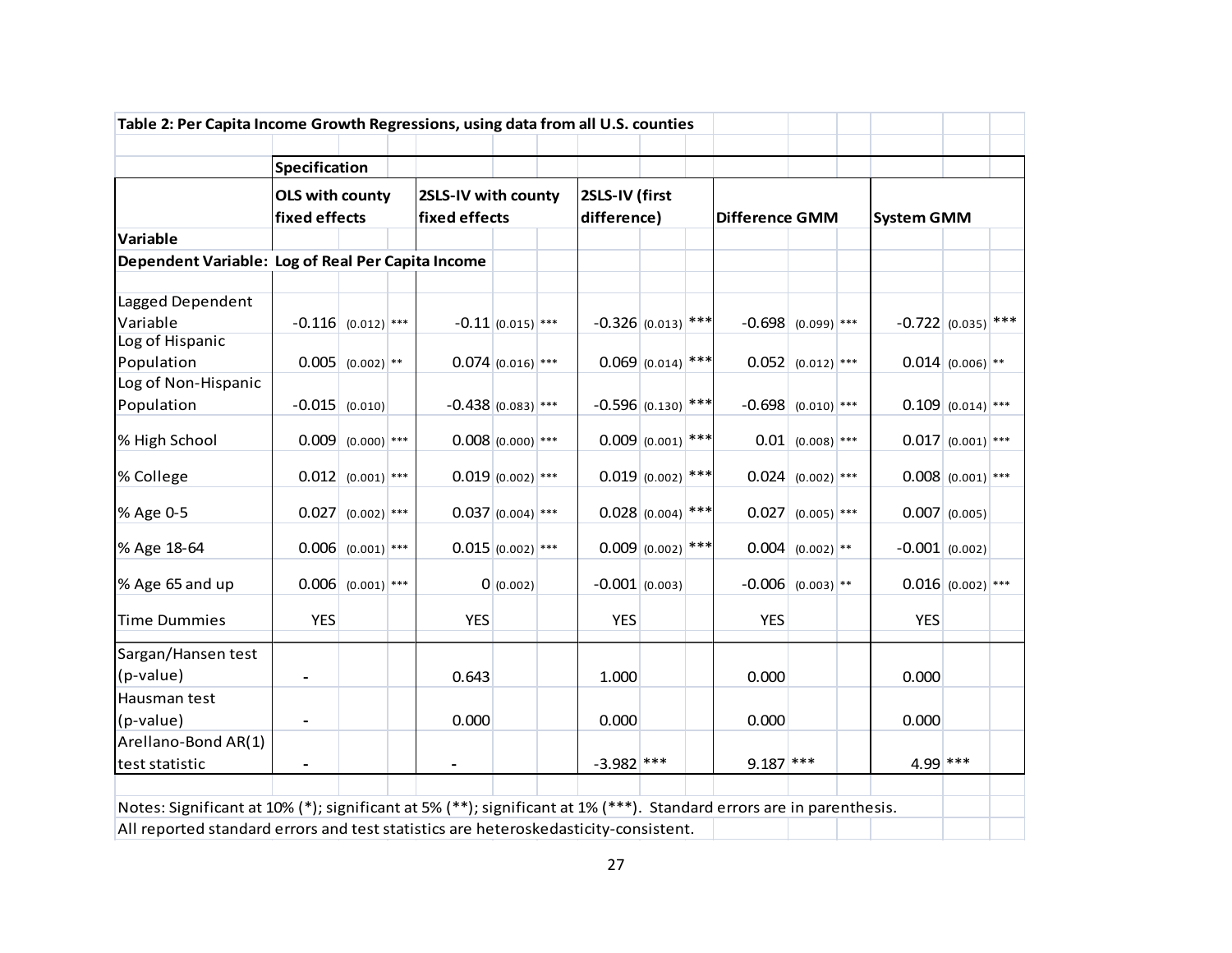| population on economic growth in per capita income                                                                  |                      |                                         |  |                                      |              |                               |                      |                       |                        |                       |                   |                      |                       |  |
|---------------------------------------------------------------------------------------------------------------------|----------------------|-----------------------------------------|--|--------------------------------------|--------------|-------------------------------|----------------------|-----------------------|------------------------|-----------------------|-------------------|----------------------|-----------------------|--|
|                                                                                                                     | Specification        |                                         |  |                                      |              |                               |                      |                       |                        |                       |                   |                      |                       |  |
|                                                                                                                     |                      | <b>OLS with county</b><br>fixed effects |  | 2SLS-IV with county<br>fixed effects |              | 2SLS-IV (first<br>difference) |                      | <b>Difference GMM</b> |                        |                       | <b>System GMM</b> |                      |                       |  |
| <b>Sample: Counties with:</b>                                                                                       |                      |                                         |  |                                      |              |                               |                      |                       |                        |                       |                   |                      |                       |  |
| Population Loss in the 1970s and 1980s                                                                              |                      |                                         |  |                                      |              |                               |                      |                       |                        |                       |                   |                      |                       |  |
| Hispanic                                                                                                            |                      | $0.012   (0.004)$ ***                   |  | $0.151(0.041)$ ***                   |              |                               |                      | $0.158$ (0.041) ***   | 0.041                  | $(0.019)$ ***         |                   |                      | $0.041$ (0.007) ***   |  |
| Non-hispanic                                                                                                        | $-0.130$ (0.029) *** |                                         |  | $-0.413(0.629)$                      |              |                               | 0.499   (0.707)      |                       | $-1.028$               | (0.198)               |                   |                      | $0.059   (0.016)$ *** |  |
| Population Gain in the 1970s and 1980s                                                                              |                      |                                         |  |                                      |              |                               |                      |                       |                        |                       |                   |                      |                       |  |
| Hispanic                                                                                                            | $-0.003   (0.003)$   |                                         |  | $-0.036(0.016)$ **                   |              |                               | $-0.026$ (0.014) *   |                       |                        | $0.044$ $(0.019)$ **  |                   | $-0.038$ (0.019) *** |                       |  |
| Non-hispanic                                                                                                        |                      | $0.017$ $(0.011)$                       |  | $-0.067(0.068)$ *                    |              |                               |                      | 0.050(0.091)          | $-0.488   (0.128)$ *** |                       |                   |                      | $0.183   (0.394)$ *** |  |
| <b>PSMA</b>                                                                                                         |                      |                                         |  |                                      |              |                               |                      |                       |                        |                       |                   |                      |                       |  |
| Hispanic                                                                                                            | $-0.012   (0.017)$   |                                         |  |                                      | 0.474(0.489) |                               | $-2.896(20.8)$       |                       |                        | $0.288$ $(0.114)$ **  |                   | $-0.028$ (0.014) **  |                       |  |
| Non-hispanic                                                                                                        | $-0.022   (0.031)$   |                                         |  | $-0.626(0.741)$                      |              |                               | 5.711(50.7)          |                       | $-0.259$               | (0.203)               |                   |                      | 0.025   (0.026)       |  |
| <b>Small MSA</b>                                                                                                    |                      |                                         |  |                                      |              |                               |                      |                       |                        |                       |                   |                      |                       |  |
| Hispanic                                                                                                            | $-0.012$             | $(0.005)$ <sup>**</sup>                 |  | $-0.081(0.030)$ ***                  |              |                               | $-0.091$ (0.033) *** |                       | $-0.016$               | (0.022)               |                   | $-0.060$ (0.011) *** |                       |  |
| Non-hispanic                                                                                                        | 0.089                | $(0.015)$ <sup>***</sup>                |  | $0.107(0.063)*$                      |              |                               |                      | $0.197   (0.087)$ **  |                        | $0.176$ (0.060) ***   |                   |                      | $0.104   (0.024)$ *** |  |
| <b>Non-MSA</b>                                                                                                      |                      |                                         |  |                                      |              |                               |                      |                       |                        |                       |                   |                      |                       |  |
| Hispanic                                                                                                            | 0.009                | $(0.003)^{***}$                         |  | $0.058(0.016)$ ***                   |              |                               |                      | $0.062   (0.013)$ *** | 0.061                  | $(0.015)$ ***         |                   |                      | $0.030   (0.005)$ *** |  |
| Non-hispanic                                                                                                        | $-0.041$ (0.013) *** |                                         |  | $-0.536(0.091)$ ***                  |              |                               | $-0.690 0.014 $ ***  |                       |                        | $0.887   (0.110)$ *** |                   |                      | 0.017   (0.017)       |  |
|                                                                                                                     |                      |                                         |  |                                      |              |                               |                      |                       |                        |                       |                   |                      |                       |  |
| Notes: Significant at 10% (*); significant at 5% (**); significant at 1% (***). Standard errors are in parenthesis. |                      |                                         |  |                                      |              |                               |                      |                       |                        |                       |                   |                      |                       |  |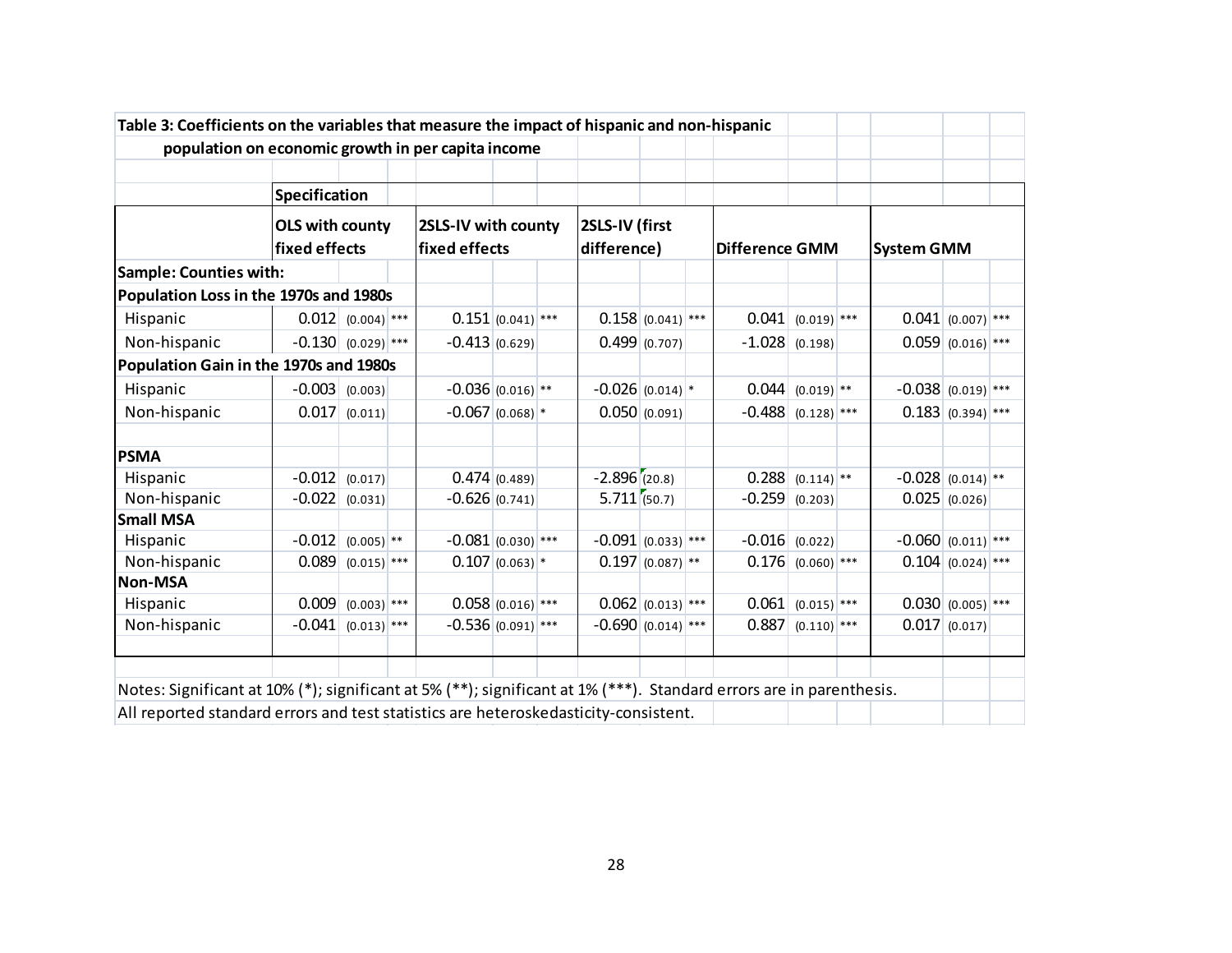| Table 4: Coefficients on the variables that measure the impact of hispanic and non-hispanic                         |                                         |                          |                                      |                          |  |                               |                         |                       |                         |  |                   |                          |  |
|---------------------------------------------------------------------------------------------------------------------|-----------------------------------------|--------------------------|--------------------------------------|--------------------------|--|-------------------------------|-------------------------|-----------------------|-------------------------|--|-------------------|--------------------------|--|
| population on economic growth in per capita income                                                                  |                                         |                          |                                      |                          |  |                               |                         |                       |                         |  |                   |                          |  |
|                                                                                                                     | Specification                           |                          |                                      |                          |  |                               |                         |                       |                         |  |                   |                          |  |
|                                                                                                                     | <b>OLS with county</b><br>fixed effects |                          | 2SLS-IV with county<br>fixed effects |                          |  | 2SLS-IV (first<br>difference) |                         | <b>Difference GMM</b> |                         |  | <b>System GMM</b> |                          |  |
| <b>Sample: Counties with:</b>                                                                                       |                                         |                          |                                      |                          |  |                               |                         |                       |                         |  |                   |                          |  |
| PMSA-Population Loss in the 1970s and 1980s                                                                         |                                         |                          |                                      |                          |  |                               |                         |                       |                         |  |                   |                          |  |
| Hispanic                                                                                                            | 0.016                                   | (0.036)                  | 0.250                                | (0.399)                  |  | $-0.025$                      | (0.212)                 | 0.106                 | (0.102)                 |  | $-0.017$          | (0.020)                  |  |
| Non-hispanic                                                                                                        | 0.352                                   | $(0.143)$ <sup>**</sup>  | 0.388                                | (0.849)                  |  | 0.625                         | (1.004)                 | $-0.766$              | (0.911)                 |  | 0.000             | (0.057)                  |  |
| PMSA--Population Gain in the 1970s and 1980s                                                                        |                                         |                          |                                      |                          |  |                               |                         |                       |                         |  |                   |                          |  |
| Hispanic                                                                                                            | $-0.032$                                | $(0.019)$ *              | 0.358   (0.434)                      |                          |  | $-1.153$                      | (2.488)                 | 0.464                 | $(0.143)$ ***           |  | $-0.029$          | $(0.015)^{*}$            |  |
| Non-hispanic                                                                                                        | $-0.048$                                | (0.033)                  | $-0.357$                             | (0.630)                  |  | 2.492                         | (4.370)                 | $-0.411$              | $(0.198)$ <sup>**</sup> |  | 0.042             | (0.030)                  |  |
| Small MSA-Population Loss in the 1970s and 1980s                                                                    |                                         |                          |                                      |                          |  |                               |                         |                       |                         |  |                   |                          |  |
| Hispanic                                                                                                            | $-0.020$                                | $(0.010)$ <sup>*</sup>   | 0.387                                | (0.966)                  |  | $-0.148$                      | (0.160)                 | $-0.063$              | (0.053)                 |  | $-0.051$          | $(0.028)$ *              |  |
| Non-hispanic                                                                                                        | 0.303                                   | $(0.068)$ <sup>***</sup> | $-2.991$                             | (8.322)                  |  | $-0.036$                      | (1.436)                 | $-0.293$              | (0.384)                 |  | 0.167             | $(0.048)$ ***            |  |
| Small MSA--Population Gain in the 1970s and 1980s                                                                   |                                         |                          |                                      |                          |  |                               |                         |                       |                         |  |                   |                          |  |
| Hispanic                                                                                                            | $-0.011$                                | $(0.005)$ <sup>**</sup>  | $-0.084$                             | $(0.028)$ <sup>***</sup> |  | $-0.087$                      | $(0.030)$ ***           | 0.002                 | (0.024)                 |  | $-0.065$          | $(0.011)$ ***            |  |
| Non-hispanic                                                                                                        | 0.060                                   | $(0.019)$ ***            | 0.087                                | (0.077)                  |  | 0.204                         | $(0.102)$ **            | 0.154                 | $(0.074)$ <sup>**</sup> |  | 0.107             | $(0.025)$ ***            |  |
| Non-MSA-Population Loss in the 1970s and 1980s                                                                      |                                         |                          |                                      |                          |  |                               |                         |                       |                         |  |                   |                          |  |
| Hispanic                                                                                                            | 0.014                                   | $(0.004)$ <sup>***</sup> | 0.171                                | $(0.030)$ ***            |  | 0.123                         | $(0.019)$ ***           | 0.118                 | $(0.056)$ **            |  | 0.054             | $(0.013)$ ***            |  |
| Non-hispanic                                                                                                        | $-0.148$                                | $(0.031)$ **             | 0.600                                | $(0.351)$ *              |  | 0.345                         | (0.302)                 | $-1.964$              | $(0.385)$ ***           |  | $-0.004$          | (0.034)                  |  |
| Non-MSA-Population Gain in the 1970s and 1980s                                                                      |                                         |                          |                                      |                          |  |                               |                         |                       |                         |  |                   |                          |  |
| Hispanic                                                                                                            | 0.002                                   | (0.003)                  | 0.024                                | (0.019)                  |  | 0.037                         | $(0.016)$ <sup>**</sup> | 0.060                 | $(0.017)$ ***           |  | 0.021             | $(0.006)$ <sup>***</sup> |  |
| Non-hispanic                                                                                                        | $-0.028$                                | $(0.015)$ <sup>*</sup>   | $-0.413   (0.116)$ ***               |                          |  | $-0.346$                      | $(0.164)$ <sup>**</sup> | $-1.035$              | $(0.170)$ ***           |  | 0.099             | $(0.018)$ ***            |  |
|                                                                                                                     |                                         |                          |                                      |                          |  |                               |                         |                       |                         |  |                   |                          |  |
| Notes: Significant at 10% (*); significant at 5% (**); significant at 1% (***). Standard errors are in parenthesis. |                                         |                          |                                      |                          |  |                               |                         |                       |                         |  |                   |                          |  |
| All reported standard errors and test statistics are heteroskedasticity-consistent.                                 |                                         |                          |                                      |                          |  |                               |                         |                       |                         |  |                   |                          |  |